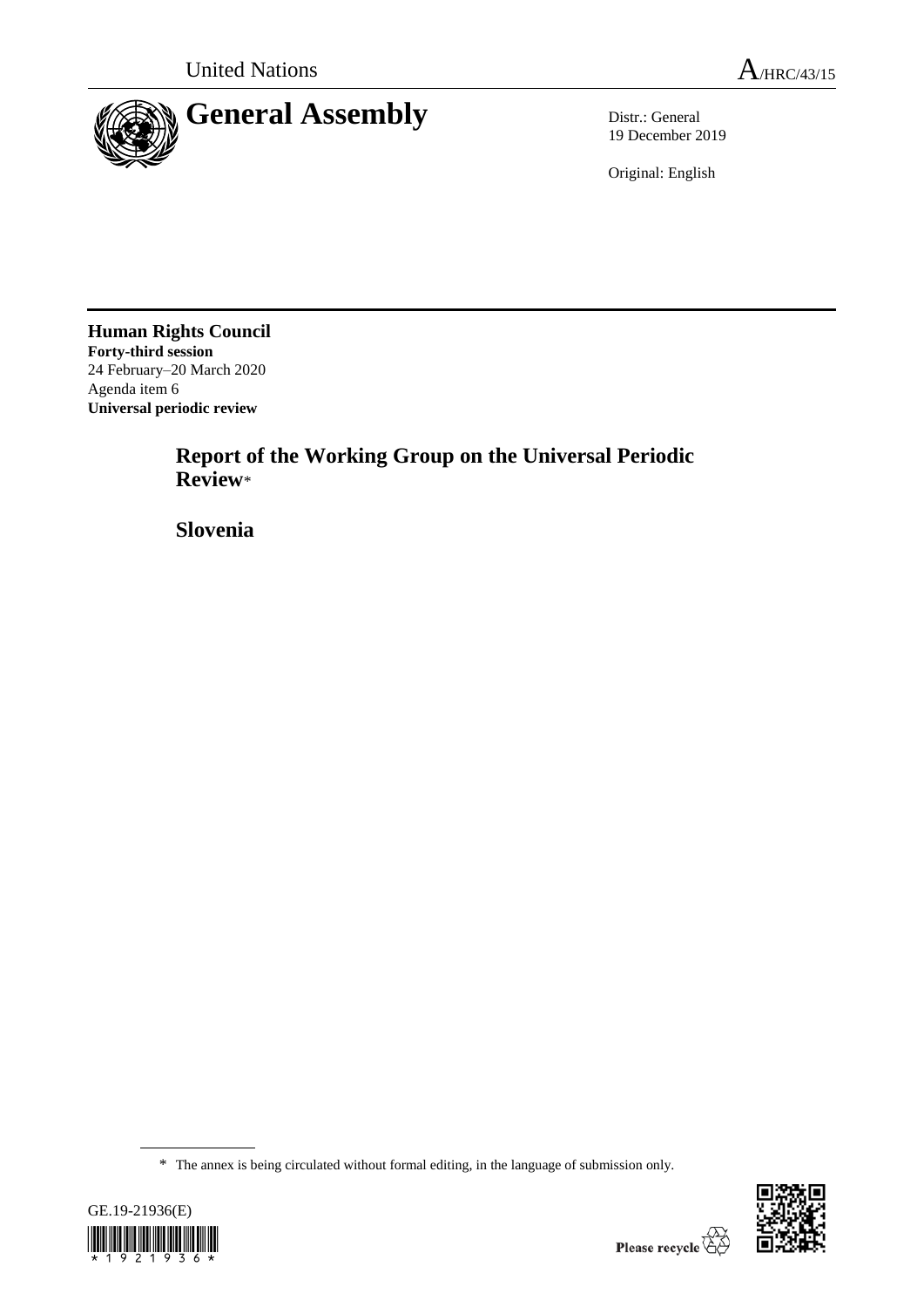# **Introduction**

1. The Working Group on the Universal Periodic Review, established in accordance with Human Rights Council resolution 5/1, held its thirty-fourth session from 4 to 15 November 2019. The review of Slovenia was held at the 13th meeting, on 12 November 2019. The delegation of Slovenia was headed by the Deputy Prime Minister and Minister of Foreign Affairs, Miro Cerar. At its 17th meeting, held on 14 November 2019, the Working Group adopted the report on Slovenia.

2. On 15 January 2019, the Human Rights Council selected the following group of rapporteurs (troika) to facilitate the review of Slovenia: Bangladesh, Denmark and Egypt.

3. In accordance with paragraph 15 of the annex to Human Rights Council resolution 5/1 and paragraph 5 of the annex to Council resolution 16/21, the following documents were issued for the review of Slovenia:

(a) A national report submitted/written presentation made in accordance with paragraph 15 (a) (A/HRC/WG.6/34/SVN/1);

(b) A compilation prepared by the Office of the United Nations High Commissioner for Human Rights (OHCHR) in accordance with paragraph 15 (b) (A/HRC/WG.6/34/SVN/2);

(c) A summary prepared by OHCHR in accordance with paragraph 15 (c) (A/HRC/WG.6/34/SVN/3).

4. A list of questions prepared in advance by Germany, Portugal, on behalf of the Group of Friends on national mechanisms for implementation, reporting and follow-up, Spain, the United Kingdom of Great Britain and Northern Ireland and the United States of America was transmitted to Slovenia through the troika. These questions are available on the website of the universal periodic review.

# **I. Summary of the proceedings of the review process**

#### **A. Presentation by the State under review**

5. The head of the delegation of Slovenia informed the Human Rights Council that the Government had prepared the national report by involving various ministries and other government institutions as well as national human rights institutions. The Government had also sought the views of representatives of civil society, through regular briefings.

6. Slovenia accorded high priority to the respect, protection and fulfilment of human rights. The universal periodic review process served as an additional incentive to make further improvements in that respect. Slovenia tasked the National Interministerial Commission for Human Rights with the implementation and monitoring of recommendations from the review. The Government had submitted a voluntary midterm report on the implementation of the recommendations from the previous cycle, in 2017.

7. Slovenia had fully or partially implemented 138 out of the total of 142 recommendations that it had accepted. The delegation highlighted some of the achievements made since 2014. Slovenia had amended the Human Rights Ombudsman Act to broaden the mandate of the Ombudsman with a view to obtaining A status under the principles relating to the status of national institutions for the promotion and protection of human rights (the Paris Principles). The amended Act had established the Council of Human Rights, the Centre for Human Rights, and an institute of children's advocates within the Office of the Ombudsman.

8. In 2016, the Protection against Discrimination Act had strengthened the mandate of the Advocate of the Principle of Equality to assist persons subjected to discrimination in administrative and judicial proceedings, to monitor protection against discrimination at the national level, and to implement preventive measures or redress discrimination, which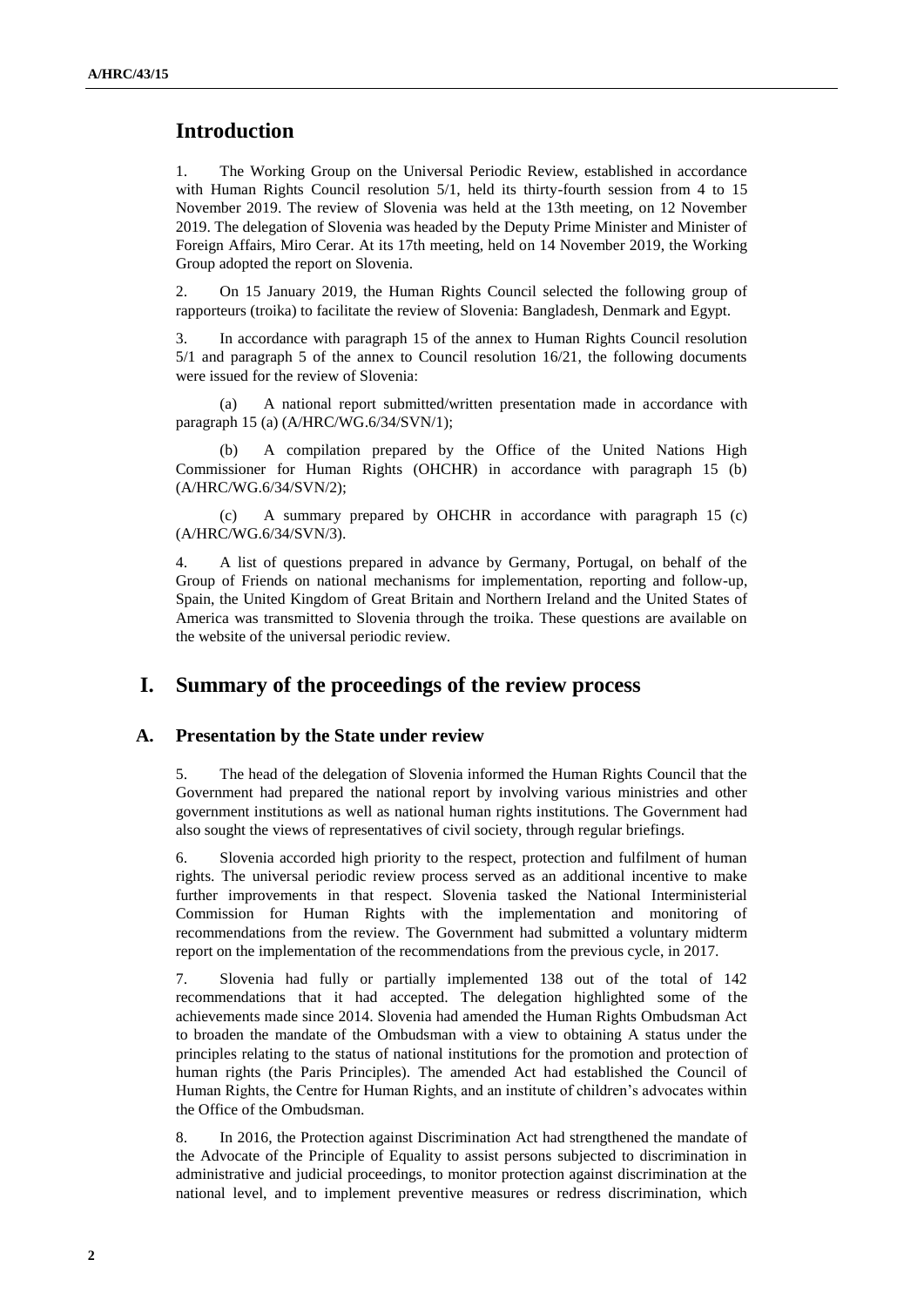included awareness-raising and research activities in that area. The Advocate was authorized to request a review of the constitutionality of legal acts.

9. The delegation reiterated the commitment of Slovenia to the empowerment of women and gender equality at the national and international levels. Slovenia had taken several measures to prevent and combat domestic violence. The Government had submitted its first national report on the implementation of the Council of Europe Convention on Preventing and Combating Violence against Women and Domestic Violence (Istanbul Convention), which had been ratified in 2014. The Government had carried out a number of awareness-raising campaigns on domestic violence and cyberviolence and had expanded the network of crisis centres and safe houses throughout the country. The Government had implemented several programmes to prevent violence against older women. It had provided funding for several projects relating to gender equality that were being implemented by representatives of civil society.

10. In 2016, Slovenia had adopted the Civil Union Act, granting heterosexual couples and same-sex couples living in civil union the same rights as married couples, except in relation to medically assisted procreation and joint adoption of children.

11. The Government had taken additional measures to resolve the status of persons erased from the register of permanent residents of Slovenia after the dissolution of Yugoslavia. Slovenia had adopted a law to enable every "erased" person to claim just compensation. In 2016, the Council of Europe had deemed the implementation of the related judgment of the European Court of Human Rights satisfactory, and had concluded its supervision over the matter.

12. Slovenia had made considerable progress in reducing a backlog of court cases and shortening the length of trials to ensure the right to fair trial without undue delays.

13. The Government had adopted a zero-tolerance approach towards hate speech. Public incitement to hatred, violence or intolerance was a criminal offence under certain circumstances, punishable by imprisonment. The promotion of tolerance and of respect for diversity were among the goals of the public education system. A special website allowed anonymous reporting of hate speech and other illegal web content. The Ministry of Culture had concluded public consultations on a new Media Act aimed at adapting legislation to the new digital media reality by including provisions to counter hate speech in the media, including online and through new digital media.

14. In 2018, Slovenia had adopted its first National Action Plan on Business and Human Rights.

15. In 2016, Slovenia had incorporated the right to drinking water in the Constitution, in order to guarantee access to drinking water to all on a non-profit basis.

16. The Constitution guaranteed freedom of expression, and the Constitution and the Media Act adequately protected the right to public information. In 2019, Slovenia had started to amend the relevant legislation to ensure, inter alia, financial support for the development of independent media operating in the public interest.

17. The Government had established the Expert Group for Solving Spatial Issues in Roma Settlements, with a view to resolving issues concerning access to water, sanitation and electricity for Roma, as a guideline for the future work of the State authorities, municipalities and other institutions. Local communities provided the basic communal infrastructure to about 75 per cent of the Roma settlements, with funding from the State budget and from European Union funds. The National Programme of Measures for Roma for the period 2017–2021 included measures to prevent discrimination against Roma and to ensure social inclusion of Roma. Members of the Roma minority could access legal aid in line with criteria established by the Legal Aid Act.

18. The Domestic Violence Prevention Act included provisions prohibiting corporal punishment. The amendments of 2017 to the Organization and Financing of Education Act prohibited corporal punishment of children in kindergartens, schools, and educational institutions for children and young people with special needs.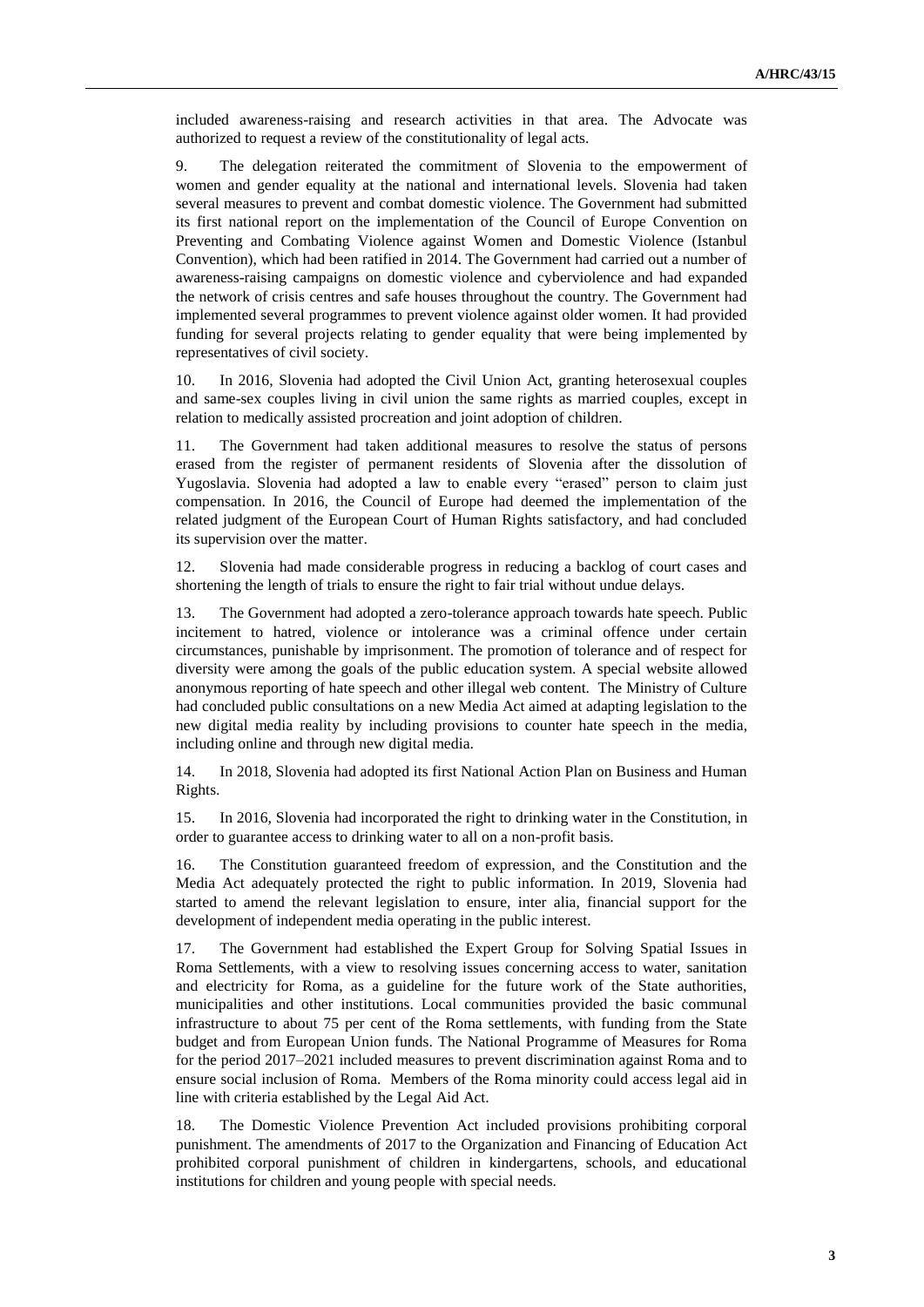19. The delegation emphasized that fighting corruption remained one of the priorities of the State Prosecutor General. The Government had submitted to Parliament amendments to the Integrity and Prevention of Corruption Act aimed at improving further legislation and enabling the Commission for the Prevention of Corruption to perform its tasks more effectively. The Government had adopted the Programme on Anti-Corruption Measures for 2017–2019, which contained measures to strengthen the integrity of public employees, high officials and other employees in the public sector and to increase the transparency of operations in the public sector.

20. Slovenia had comprehensive laws on the restitution of property and ensured the return of properties confiscated during the Second World War. The Ministry of Justice and the World Jewish Restitution Organization had jointly commissioned a study in 2018 to evaluate the extent of heirless Jewish-owned properties from that period. The Ministry of Justice would take appropriate measures after having analysed findings of the study.

21. In 2013, the Constitutional Court had ruled that restrictions on ritual slaughter contained in the Animal Protection Act were in line with the Constitution, arguing that the restrictions protected animals from suffering that could be prevented without disproportionately infringing on religious freedom.

#### **B. Interactive dialogue and responses by the State under review**

22. During the interactive dialogue, 81 delegations made statements. Recommendations made during the dialogue are to be found in section II of the present report.

23. Rwanda commended Slovenia for the steps taken to implement the recommendations of its review of 2014. It applauded the firm commitment by Slovenia to women's empowerment and gender equality at the national and international level.

24. Serbia commended Slovenia for all the measures adopted to strengthen the capacity of the Human Rights Ombudsman in conformity with the Paris Principles.

25. Slovakia welcomed the adoption of an amendment to the Constitution establishing the right to water as a constitutionally guaranteed right. Slovakia appreciated progress made in ensuring to Roma children equal opportunities for education.

26. Spain noted with appreciation the adoption of the Protection against Discrimination Act and the legal amendments to bring the country's national human rights institution into line with the Paris Principles.

27. The State of Palestine noted with appreciation measures taken regarding the protection of the right to health and in the area of business and human rights, including programmes and action plans adopted in those areas.

28. Thailand commended Slovenia for its achievements in providing universal access to health services, and for its efforts to promote and protect the rights of minorities, including improving the living conditions of the Roma community.

29. Tunisia welcomed the efforts made by Slovenia to improve its legislative and institutional framework, and to establish a national human rights institution complying with the Paris Principles.

30. Turkey noted with appreciation the considerable progress made in ratifying additional international human rights treaties and strengthening the legislative framework and institutional framework, as well as in adopting new administrative and social measures, since the review of 2014.

31. Ukraine commended Slovenia for its strong commitment to human rights. Ukraine noted the adoption of the Protection against Discrimination Act, amendments to the Human Rights Ombudsman Act and an action plan on business and human rights.

32. The United Kingdom of Great Britain and Northern Ireland commended Slovenia for signing the Global Pledge on Media Freedom and encouraged Slovenia to ensure that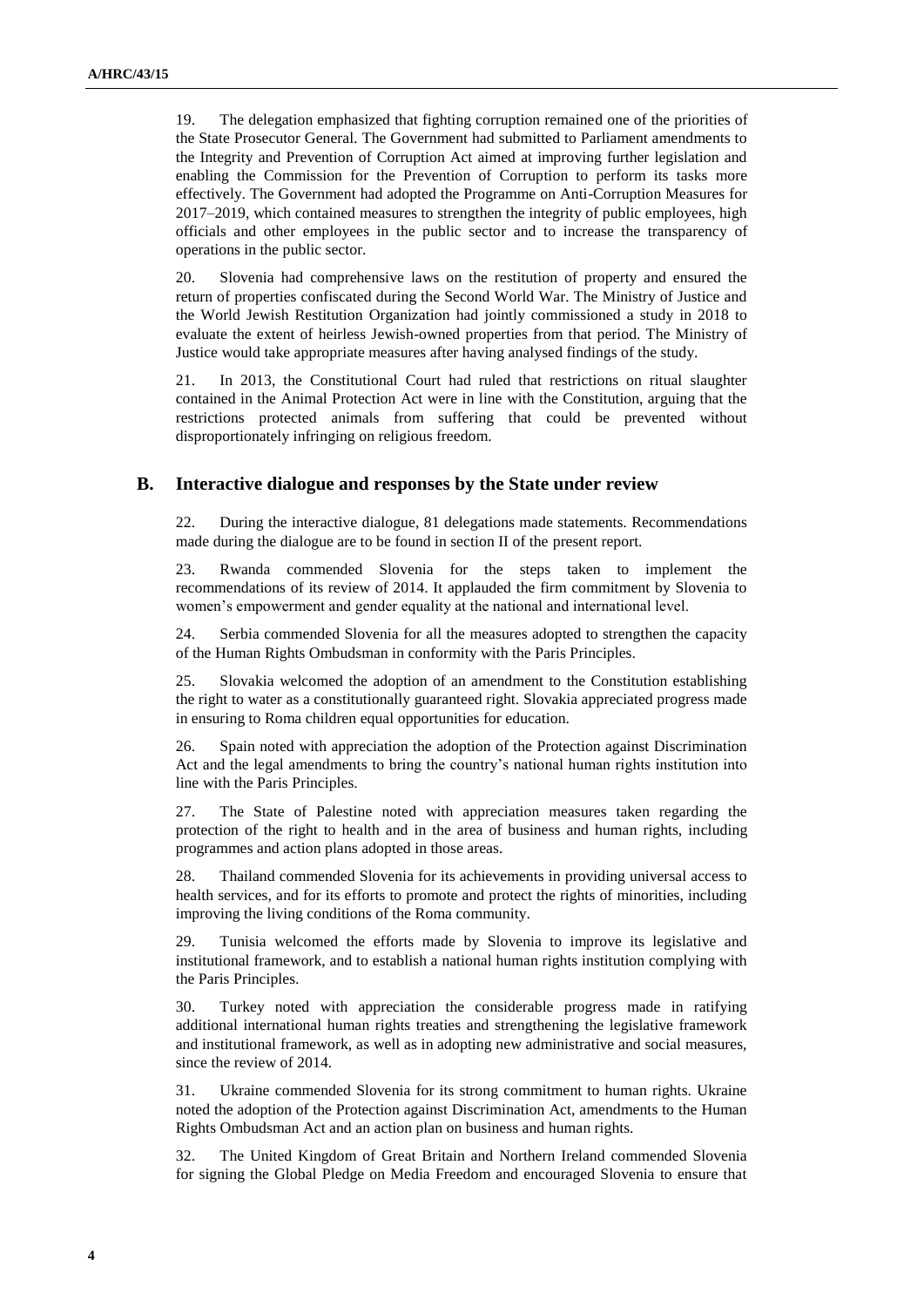new draft legislation in this area would be in line with the Global Pledge. It also called for the decriminalization of defamation.

33. The United States of America commended Slovenia for launching a joint research project with the World Jewish Restitution Organization to compile a historical record of heirless, formerly Jewish-owned properties in the country.

34. Uruguay commended Slovenia for the adoption of the National Programme for Equal Opportunities for Women and Men for 2015–2020 and for its projects, implemented jointly with non-governmental organizations, aimed at eliminating gender stereotypes.

35. The Bolivarian Republic of Venezuela recognized the work done by Slovenia to implement the recommendations accepted at its universal periodic review of 2014.

36. Afghanistan congratulated Slovenia on its efforts to establish a national human rights institution to be accredited with A status, and on the allocation of additional funds aimed at preventing trafficking in human beings and providing assistance to child victims.

37. Albania welcomed efforts made by Slovenia to support youth, and their integration into the labour market. It encouraged Slovenia to increase efforts to set up a new programme for the protection of the rights of children for 2019–2024.

38. Algeria welcomed the ratification of the Istanbul Convention and of the Optional Protocol to the Convention on the Rights of the Child on a communications procedure. It also noted measures taken to reduce poverty and social exclusion in the country.

39. Angola commended Slovenia for the ratification of important regional and international treaties. Angola highlighted the importance of establishing a national human rights institution in accordance with the Paris Principles.

40. Argentina noted with appreciation the presentation of the midterm report on the implementation of recommendations from the universal periodic review, and welcomed the signing of the declaration on safe schools and the accompanying guidelines.

41. Australia acknowledged that Slovenia had made positive progress since its universal periodic review of 2014, which had included improving its human rights bodies, its judicial system and the situation for "erased" persons. Australia encouraged Slovenia to continue its efforts on those issues.

42. Austria commended Slovenia for the progress made since the last universal periodic review, and in particular the explicit prohibition of corporal punishment and degrading treatment of children. Austria noted with concern that a considerable number of denationalization proceedings were still pending.

43. Azerbaijan was concerned about the reported cases of discrimination against some specific groups, in particular against migrant workers, and noted the necessity of comprehensive anti-discrimination legislation.

44. The Bahamas congratulated Slovenia on the ratification of the Optional Protocol to the Convention on the Rights of the Child on a communications procedure and on the harmonization of the law on marriage and family with the Convention on the Rights of the Child. The Bahamas noted the continued challenges in addressing racial and ethnic discrimination.

45. Bangladesh commended Slovenia for amending the Family Violence Prevention Act to prevent degrading treatment of children, but was concerned about the high prevalence of domestic violence. Bangladesh was concerned about the risk of poverty, and the working conditions, of migrants.

46. Belarus noted the Government's efforts to protect social and economic rights. However, Belarus noted concerns expressed about conditions in penitentiary institutions, a lack of adequate mechanisms for identifying and supporting victims of human trafficking, discrimination against Roma, and the situation of migrants.

47. Bhutan welcomed the amendments to the Human Rights Ombudsman Act and the establishment of the Advocate of the Principle of Equality. Bhutan noted measures taken to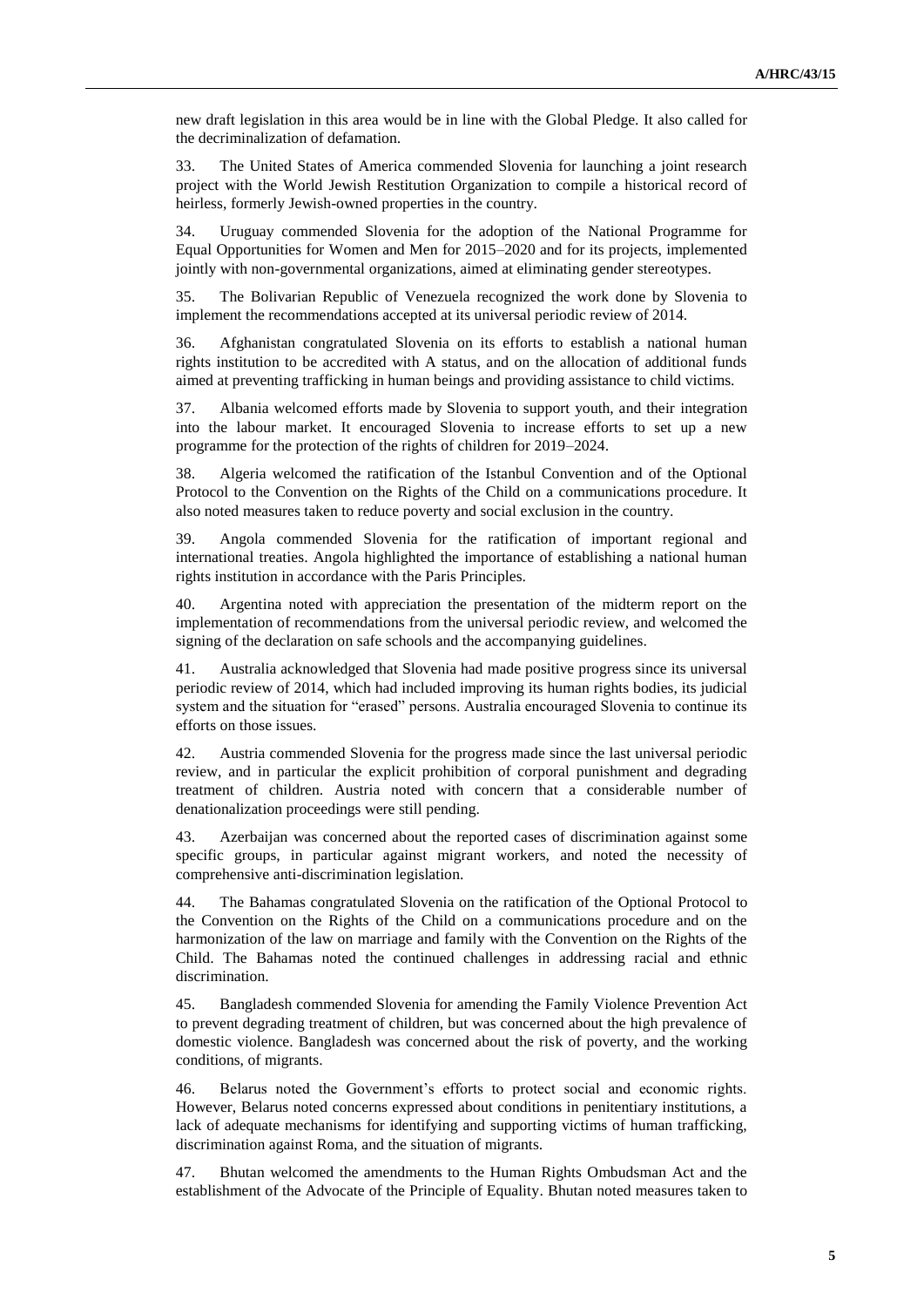reduce poverty and social exclusion and to promote gender equality at the national and international levels.

48. Botswana appreciated legislative measures taken to implement recommendations accepted at the universal periodic review of 2014. It noted remaining challenges, including high levels of violence against women and racially motivated hate speech and violence.

49. Brazil noted initiatives to address major issues regarding social and economic rights, but remained concerned at child marriages and at issues with adequate housing in the Roma community. Brazil commended efforts to protect freedom of religion and the rights of older persons. It encouraged Slovenia to promote rights of persons with disabilities, including inclusive education.

50. Bulgaria commended Slovenia for improving the legal and institutional framework for the protection of human rights. Bulgaria noted the adoption of legislation on the protection of the rights of the child.

51. Canada welcomed the Protection against Discrimination Act. It was concerned at challenges faced by the "erased" persons and at difficulties they faced in obtaining legal status. Canada encouraged Slovenia to adopt additional measures to restore their legal status.

52. Chile welcomed the ratification of the Istanbul Convention, the broadening of the functions of the Human Rights Ombudsman in line with the Paris Principles, and the adoption of the National Programme of Measures for Roma.

53. China was pleased to note the measures to reduce poverty, to promote the rights of women and children and gender equality, and to combat trafficking in persons, as well as the adoption of the National Programme of Measures for Roma.

54. Costa Rica noted measures to protect the rights of minorities, particularly the rights of the Italian and Hungarian communities. Costa Rica was concerned about hate speech on the Internet, especially against migrants, Roma, lesbian, gay, bisexual, transgender and intersex persons, and Muslims.

55. Croatia welcomed the Civil Union Act and the enhancements of the rights of Roma. It noted that Slovenia had not recognized the Croatian community, despite it being the largest ethnic minority group and having resided for centuries in the country as an autochthonous national minority.

56. Cuba noted actions taken by Slovenia to bring up to date the legislative and institutional frameworks on development and the rights of minorities.

57. Cyprus welcomed measures introduced by Slovenia to address the legal status of "erased" persons, and to accelerate the social integration of minorities, such as the National Programme of Measures for Roma.

58. Denmark commended Slovenia for adopting legislation to enable the Human Rights Ombudsman to apply for A status in accordance with the Paris Principles.

59. Djibouti welcomed the ratification of the Istanbul Convention and the Optional Protocol to the Convention on the Rights of the Child on a communications procedure. It encouraged Slovenia to allocate adequate resources for the functioning of the office of the Advocate of the Principle of Equality.

60. The Dominican Republic welcomed the efforts of Slovenia to protect and promote human rights.

61. Ecuador noted the ratification of the Optional Protocol to the Convention on the Rights of the Child on a communications procedure and the establishment of the Advocate of the Principle of Equality, and projects implemented to eradicate cyberviolence against women and children and to integrate foreigners into society.

62. The delegation of Slovenia stated that the legal framework included strong legal protection for the rights of all minorities, which included preservation of their culture and languages. The Italian and Hungarian minorities were constitutionally recognized autochthonous minorities with a special status. In 2018, the Special Rapporteur on minority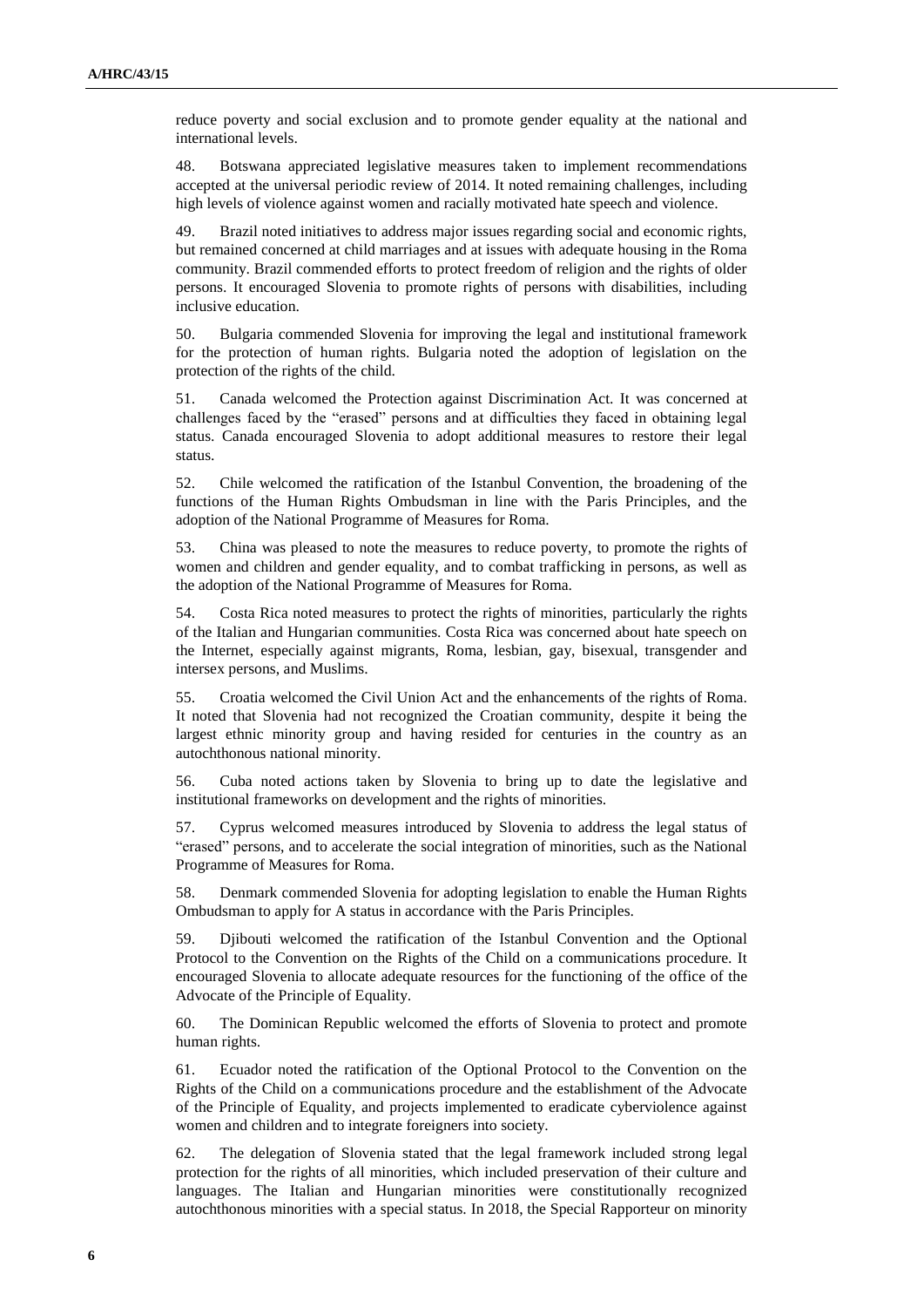issues had identified several good practices and positive developments in the protection of minorities in Slovenia.

63. The delegation highlighted several measures taken in the area of migration, including the establishment of the Government Office for the Support and Integration of Migrants and the adoption of the National Strategy on Migration. The Government provided migrant children, regardless of their status, with access to the educational system at all levels, no later than three months after their arrival, under the same conditions as Slovenian citizens, and provided them with free Slovenian language courses. Migrant children received medical treatment and adult migrants received urgent medical treatment, with State funding. During the influx of migrants in 2015 and 2016, the Government dealt with migration in a humane manner by providing migrants with necessary shelter, food, and access to health care.

64. Slovenia had made significant progress in protecting the rights of persons with disabilities, since its second universal periodic review. Parliament had adopted four laws, concerning the rights of persons with severe disabilities, personal assistance systems, accessibility for persons with disabilities, and their right to vote through effective access to polling stations and alternative voting methods.

65. Slovenia had focused its efforts to prevent human trafficking and had carried out several awareness-raising activities, targeted at the general public, and, particularly, at children, young persons, migrant workers and asylum seekers. Slovenia enforced the legal provisions criminalizing human trafficking with harsh punishments prescribed in the legislation addressing this crime, and put emphasis on international and regional cooperation in combating it.

66. The delegation explained that article 297 of the Criminal Code addressed hate speech without using the term "hate speech" but categorizing it under the criminal offence of public incitement to hatred, violence or intolerance. A recent decision of the Supreme Court had broadened the narrow interpretation of this offence. Discriminatory, racist or similar motives could be taken into account as an aggravating factor under the current criminal law.

67. The Government had adopted measures to improve the access of women to employment and close the gender pay gap. The delegation noted a certain decrease in the representation of women in the recent parliamentary elections, but emphasized that otherwise there was a high representation of women in the political life of the country and legislation was in place to ensure a high level of representation of women in decisionmaking positions.

68. Slovenia had established the institute of children's advocates in the Office of the Ombudsman to ensure protection of the rights of children in judicial and administrative proceedings. The Government had been in the process of establishing a safe house for child victims of abuse and violence, based on the Scandinavian model. The Government had introduced child-friendly rooms in a number of courts across the country to provide a safe environment for children during judicial proceedings.

69. Despite prison overcrowding in one of the prisons in the past, Slovenia had been striving to comply with the United Nations Standard Minimum Rules for the Treatment of Prisoners (the Nelson Mandela Rules). The 2017 report of the European Committee for the Prevention of Torture and Inhuman or Degrading Treatment or Punishment had identified some positive developments in that area.

70. Regarding the proposal to decriminalize defamation, the delegation explained that the Constitutional Court considered the criminal offence of defamation and insult in accordance with the Constitution and the case law of the European Court of Human Rights.

71. The public service broadcaster guaranteed a special programme for minorities coming from former Yugoslav republics, emphasizing especially their languages and cultures. The Government also provided legal and financial support to preserve the cultures and languages of minorities. The Government had reached a bilateral agreement with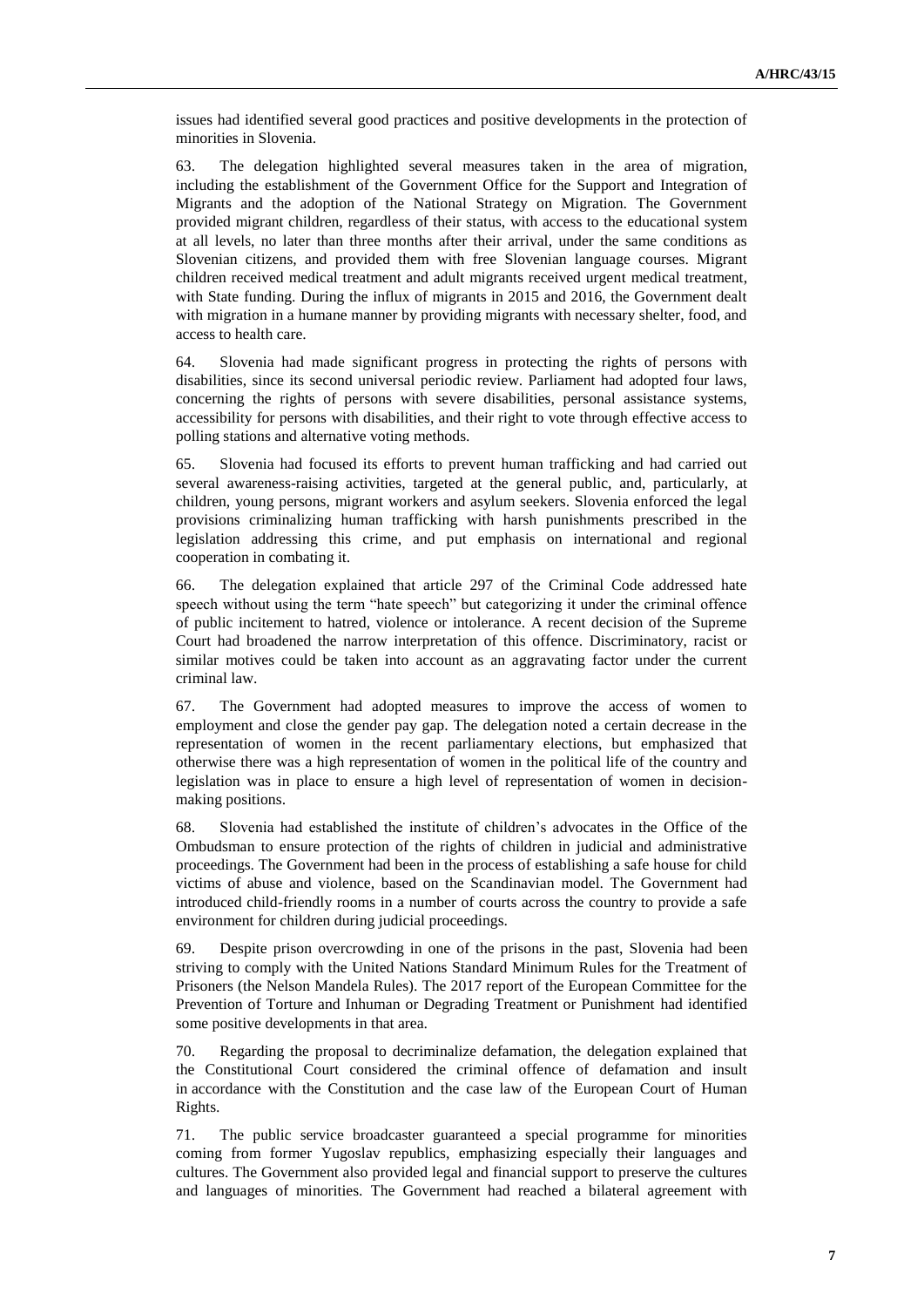Austria to ensure cooperation between the two countries in culture, education and science to meet the needs of German-speaking communities in Slovenia.

72. The delegation stated that Slovenia strived for inclusive education without segregation, including in preschool institutions. The education system included special assistance for Roma children to achieve better learning results.

73. Egypt welcomed the amendments to the Human Rights Ombudsman Act, efforts to reduce poverty and social exclusion, and the adoption of the Youth Guarantees Scheme to promote employment among youth. It noted challenges in ensuring freedom of expression.

74. Ethiopia noted with appreciation measures taken regarding the rights of older persons, third-country nationals, and persons with disabilities. It highlighted the importance of an amendment to the Equal Opportunities for Women and Men Act to introduce minimum 40 per cent representation of both genders in government bodies.

75. Fiji noted the commitment of Slovenia to human rights education and to the right to safe environment. It noted the establishment of an interministerial working group to draft a strategy on migration.

76. France welcomed progress in protecting the rights of women and fighting discrimination.

77. Georgia welcomed the ratifications of the Istanbul Convention and the Optional Protocol to the Convention on the Rights of the Child on a communications procedure. It commended Slovenia for strengthening the mandate of the Human Rights Ombudsman.

78. Germany appreciated efforts by Slovenia to implement recommendations from the universal periodic review of 2014.

79. Ghana commended measures to reduce poverty and social exclusion, and to implement the Youth Guarantee Scheme.

80. Greece commended Slovenia for its work to improve access to health care, including through the adoption of the resolution on the National Mental Health Programme 2018– 2028.

81. Iceland welcomed efforts taken by Slovenia to advance gender equality and the right to a healthy environment.

82. India commended Slovenia for progress made since the universal periodic review of 2014 and for broadening the mandate of the Human Rights Ombudsman in line with the Paris Principles.

83. Indonesia appreciated the progress made by Slovenia in the area of the rights of older persons, and commended its efforts to improve its national human rights framework, including setting out a legal basis to strengthen the mandate of the Human Rights Ombudsman.

84. The Islamic Republic of Iran expressed concern at reports of the use of racist, xenophobic and Islamophobic rhetoric by several political figures and continuing allegations of racial hatred and violence.

85. Iraq welcomed the Government's efforts to guarantee the exercise of civil and political rights, including by strengthening the independence of the judiciary and improving the administration of justice.

86. Ireland welcomed the introduction of legislation in 2017 broadening the powers of the Human Rights Ombudsman. Ireland encouraged Slovenia to implement fully the National Action Plan on Business and Human Rights launched in 2018.

87. Italy welcomed the ratification of the Istanbul Convention, and efforts to combat human trafficking and to address child and forced marriage in the Roma community.

88. Jordan noted the preparation by Slovenia of its national report through a participatory process. It noted with appreciation the implementation of a national plan to combat violence against women and the measures to combat human trafficking.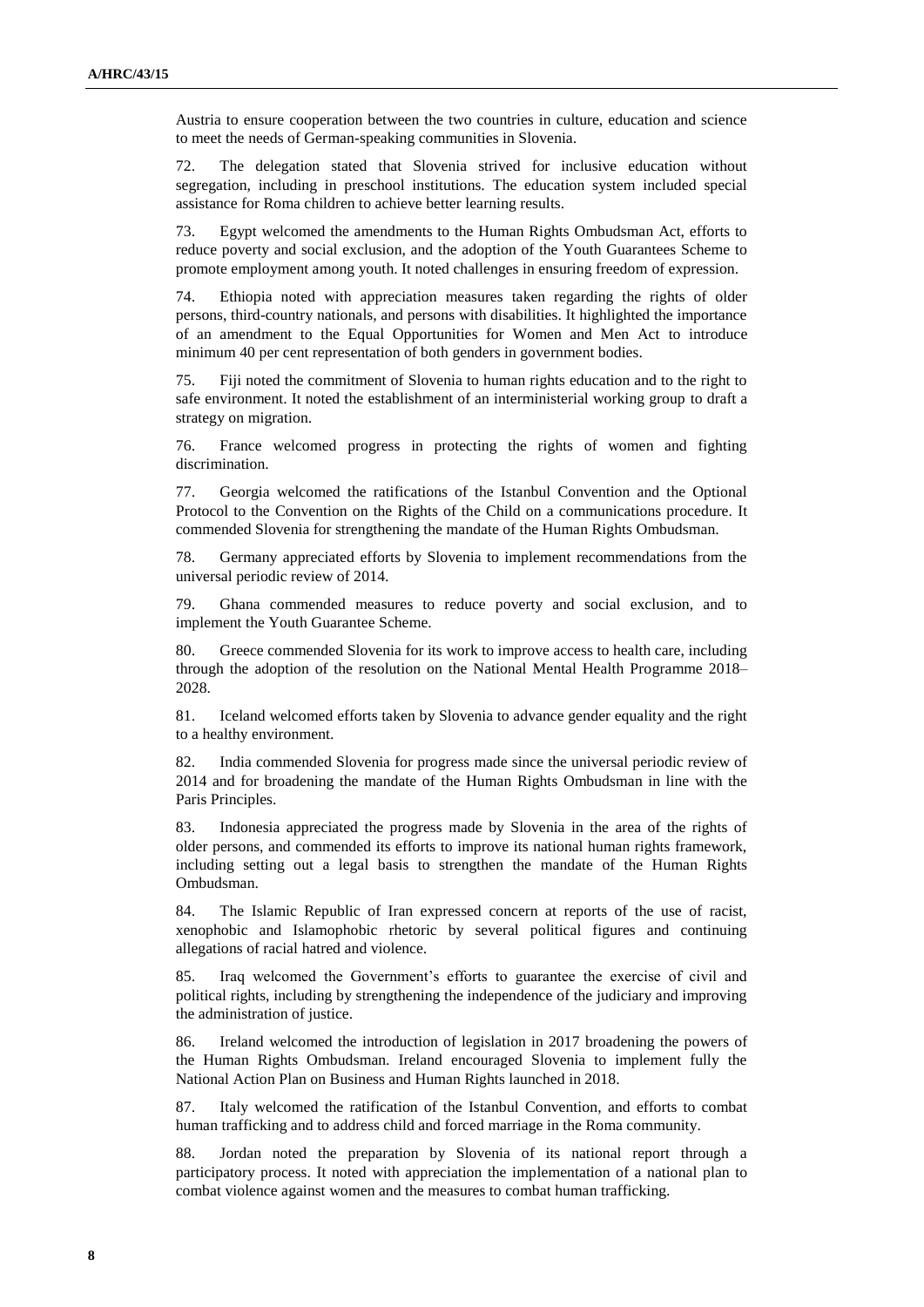89. Lebanon welcomed the creation of a national human rights institution and the efforts to combat poverty and strengthen social integration.

90. Lithuania commended Slovenia for its commitment to human rights and acknowledged the significant achievements made by the Government since the last universal periodic review.

91. Luxembourg welcomed the positive developments in the area of health and equality. It also welcomed the legislative measures taken to allow the Human Rights Ombudsman to apply for A status in line with the Paris Principles.

92. Malaysia commended Slovenia for its efforts in implementing the accepted recommendations from previous reviews and encouraged it to continue efforts to promote and protect the human rights of its population, including of minorities.

93. Maldives commended Slovenia for its 2017 midterm report regarding implementation of the recommendations received during the second cycle of the universal periodic review.

94. Malta commended the ratification by Slovenia of several international human rights instruments, as well as its increased protection against discrimination, measures to protect minorities and efforts to prevent violence against women.

95. Mexico acknowledged the progress in the area of gender equality, which allowed Slovenia to be one of the countries in the world with the smallest gender pay gap.

96. Montenegro commended Slovenia for the establishment of new human rights institutions, and for measures to protect children from all forms of violence and to protect vulnerable groups, including minorities. Montenegro encouraged Slovenia to combat hate speech on the Internet.

97. Myanmar commended Slovenia for its achievements in various areas, including the establishment of a national human rights institution, the reduction of poverty, and the protection of the rights of women and persons with disabilities.

98. Nepal welcomed the establishment of a national human rights institution with A status, and efforts by the Government to promote equal opportunities for men and women and greater social inclusion for vulnerable groups.

99. The Netherlands congratulated Slovenia on the adoption of the Family Violence Prevention Act, which explicitly prohibited corporal punishment of children, and on its decision to increase spending for the Advocate of the Principle of Equality.

100. Niger welcomed the measures taken by Slovenia to implement previously accepted recommendations and to strengthen its legal and institutional framework to better protect and promote human rights.

101. Nigeria noted with appreciation the efforts of Slovenia to combat human trafficking and provide protection for the victims. It commended the country's policy on migration and its efforts to protect the rights of migrants.

102. North Macedonia welcomed the ratification of the Istanbul Convention and improvements to the legislative and institutional framework to combat violence against women. It appreciated legislative amendments to broaden the mandate of the Human Rights Ombudsman.

103. Pakistan noted with appreciation efforts by Slovenia to reduce poverty and social exclusion and to improve the situation of older persons. It remained concerned about an increase in cases of hate speech on the Internet, particularly against migrants, Roma and Muslims.

104. Peru acknowledged the efforts made by Slovenia regarding human rights, particularly the rights of women.

105. The Philippines acknowledged the progress made in implementing the recommendations accepted during the second universal periodic review.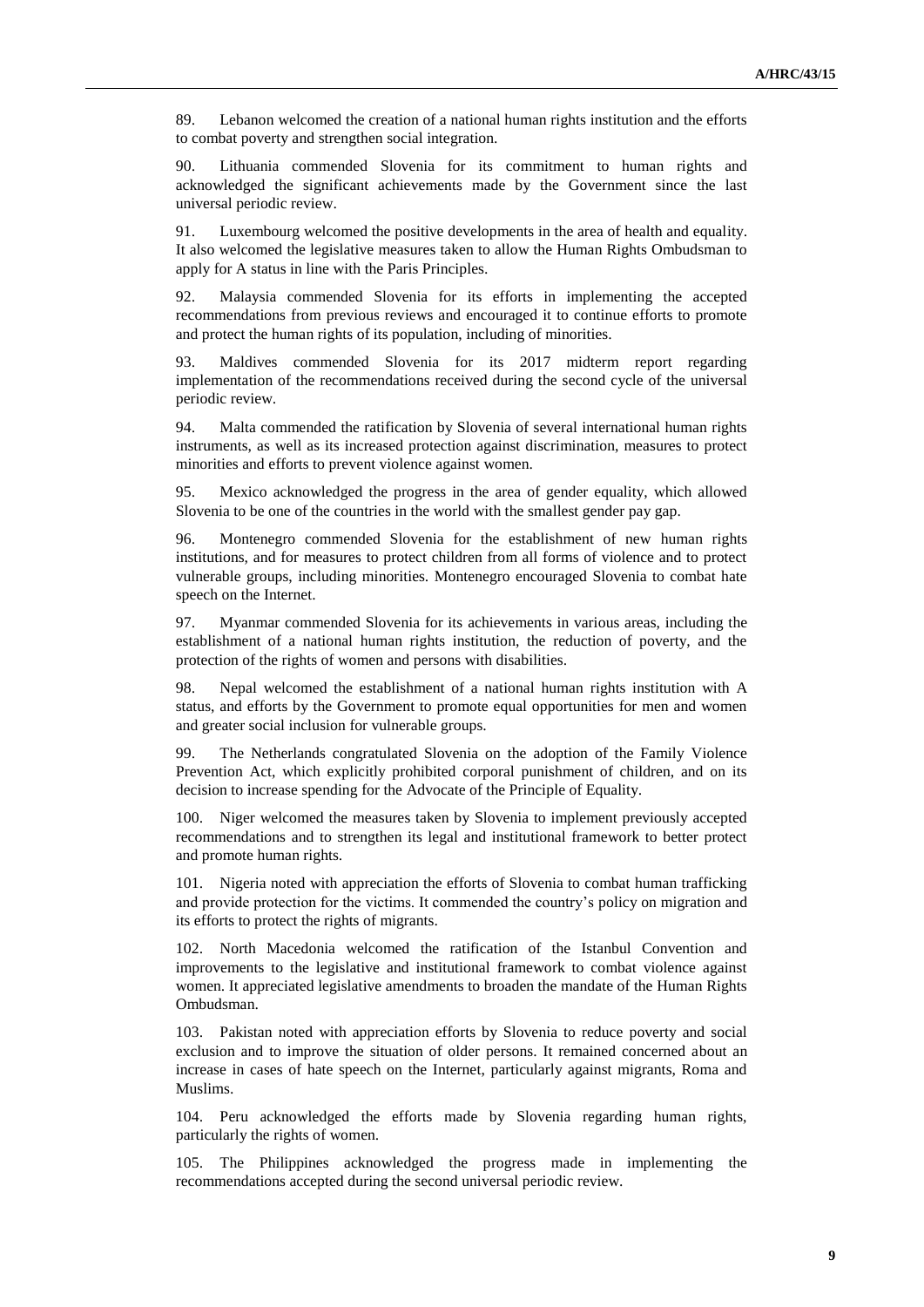106. Portugal congratulated Slovenia on its strong commitment to protecting human rights, in particular its leading role in promoting the rights of older persons.

107. Qatar commended the establishment of a national human rights institution in line with the Paris Principles, and of the Advocate of the Principle of Equality.

108. The Republic of Korea noted the efforts of Slovenia to protect the rights of older persons, including the adoption of the Active Ageing Strategy. It commended Slovenia for adopting the second national action plan for the implementation of the Security Council resolutions on women, peace and security, for the period 2018–2020.

109. The Republic of Moldova appreciated steps taken to strengthen the institutional framework to combat human trafficking and increase resources for protection of the victims. It welcomed the implementation of the Youth Guarantee Scheme facilitating the integration of young persons in the labour market.

110. The Russian Federation welcomed the implementation of a national programme regarding Roma, and efforts to strengthen the institutional framework to combat trafficking in persons and to enhance prevention of trafficking in persons.

111. Honduras welcomed the adoption of the Protection against Discrimination Act, as well as the ratification of the Istanbul Convention.

112. Senegal commended Slovenia for strengthening its legal and institutional framework, which included bringing its national human rights institution into line with the Paris Principles, and for ratifying the Optional Protocol to the Convention on the Rights of the Child on a communications procedure.

113. Uzbekistan noted with appreciation the ratification of the international instruments on the rights of women and children, and the efforts to improve the situation of national minorities and older persons.

114. Israel commended Slovenia for the establishment of the Advocate of the Principle of Equality, and for the adoption of laws and policies, including the Civil Union Act, the Youth Guarantee Scheme and the long-term Active Ageing Strategy.

115. The delegation of Slovenia noted that the Government had drafted a new Housing Act to ensure public housing, including for members of vulnerable groups holding permanent residence status to find effective solutions to their housing problems.

116. Slovenia had adopted comprehensive policies in response to challenges that ageing populations faced and to protect the rights of older persons. Pensions had been increased to avoid poverty among older persons. Slovenia had also amended the legislation regulating social benefits in order to improve the financial situation of older persons who were at risk of poverty. The national housing programme for 2015–2025 contained special measures to provide adequate housing for older persons that enabled the provision of high-quality care and social inclusion.

117. The Government had made efforts at the national level to address environmental issues. At the same time, the authorities adhered to a policy of cooperation and collaboration with other countries in order to be able to deal with difficult issues in the areas of environmental protection, security and migration.

118. Slovenia had launched a study on the possibility of ratifying the International Convention for the Protection of All Persons from Enforced Disappearance. Slovenia had been finalizing the process of ratification of the Protocol of 2014 to the Forced Labour Convention, 1930 (No. 29) of the International Labour Organization.

119. The authorities were considering the feasibility of ratifying the International Convention on the Protection of the Rights of All Migrant Workers and Members of Their Families, bearing in mind that the rights of migrant workers, including family reunification, were already regulated by domestic legislation in line with the Convention and European Union standards. Slovenia had not ratified the Convention of the Reduction of Statelessness, of 1961, as the Citizenship Act had already included all the principles of the Convention.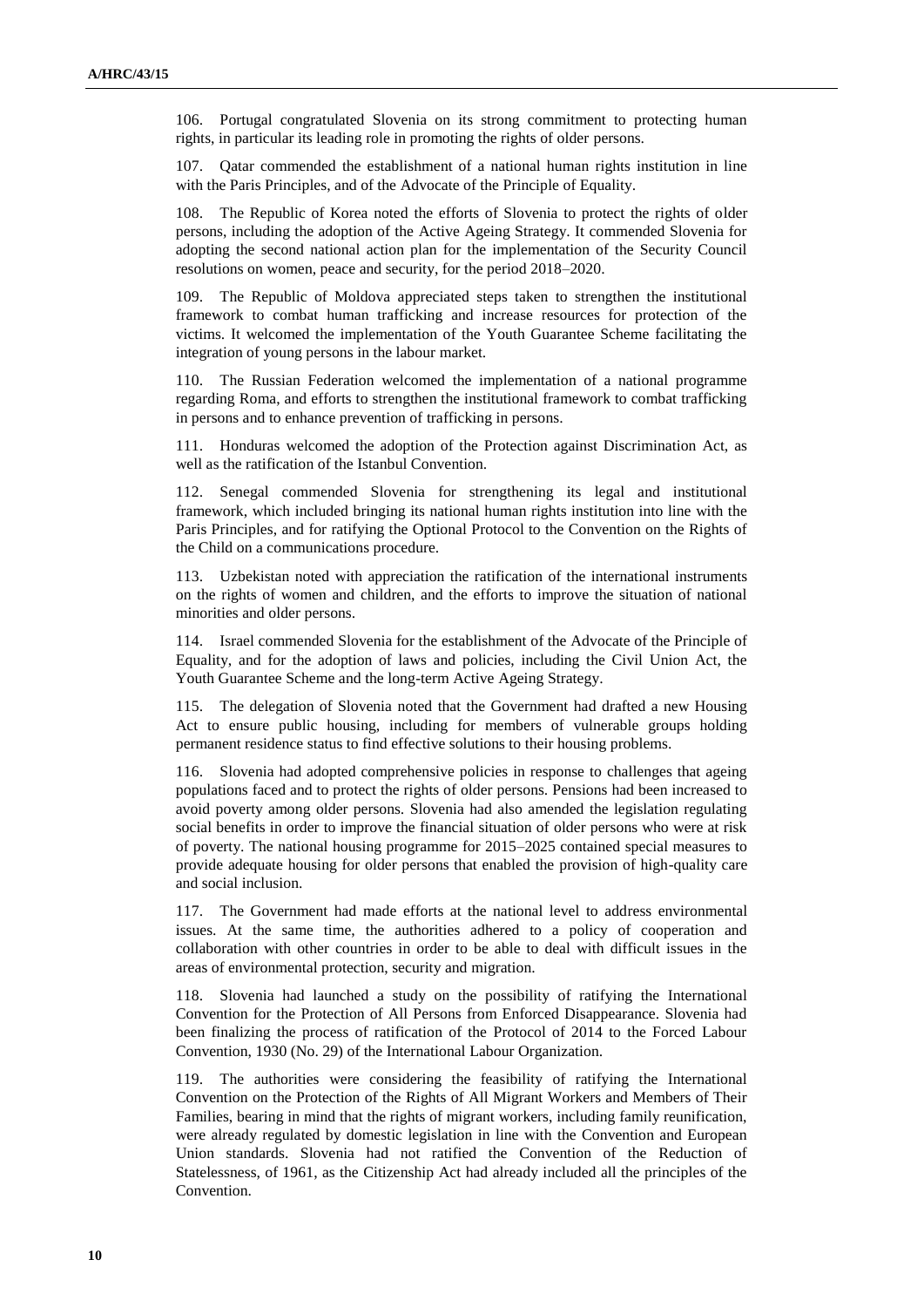120. In conclusion, the delegation expressed its gratitude to those member States of the United Nations that had put forward their questions and recommendations. The peer review mechanism contributed to improvement of the human rights situation in many countries. The delegation reiterated the commitment of Slovenia to promoting human rights at the international level. Thus, Slovenia would stand for elections to the Human Rights Council again for the period 2026–2028.

# **II. Conclusions and/or recommendations**

121. **The recommendations formulated during the interactive dialogue/listed below have been examined by Slovenia and enjoy the support of Slovenia:**

121.1 **Ratify the International Convention for the Protection of All Persons from Enforced Disappearance (France) (Lithuania);**

121.2 **Complete the process of ratification of the International Convention for the Protection of All Persons from Enforced Disappearance (Ukraine); Increase efforts towards ratification of the International Convention for the Protection of All Persons from Enforced Disappearance (Slovakia);**

121.3 **Ratify and implement the International Labour Organization's 2014 Protocol to the Forced Labour Convention, 1930 (No. 29) (United Kingdom of Great Britain and Northern Ireland);**

121.4 **Build on progress in ensuring independence of Slovenia's national human rights institution and its promotion to the highest accreditation status (Ukraine);**

121.5 **Improve access to affordable and good-quality care for older persons and people with a mental or physical disability (Australia);**

121.6 **Continue taking effective measures to protect the rights of vulnerable groups, including women, children, older persons and persons with disabilities (China);**

121.7 **Take appropriate measures for the effective implementation of the National Programme for Equal Opportunities for Women and Men (Afghanistan);**

121.8 **Continue raising awareness in society of the need to eliminate discrimination, intolerance and hate speech (Slovakia);**

121.9 **Increase governmental efforts to combat racism, intolerance and hate speech (Egypt);**

121.10 **Further strengthen efforts in raising public awareness of the need to eliminate hate speech and intolerance (Lithuania);**

121.11 **Strengthen the legislative framework in cases of racist hate speech and racially motivated violence by ensuring effective investigation and appropriate prosecution and punishment of perpetrators (Rwanda);**

121.12 **Explicitly prohibit discrimination on the basis of sexual orientation and gender identity and promote awareness-raising campaigns to combat stereotypes and prejudices against lesbian, gay, bisexual, transgender and intersex people (Israel);**

121.13 **Strengthen the efforts to combat domestic violence (Iraq);**

121.14 **Continue efforts to combat domestic violence and strengthen protection mechanisms for the victims (Lebanon);**

121.15 **Take effective steps to finalize and implement a national plan for the prevention of family violence and violence against women, including guidelines for working with sexually abused children (Botswana);**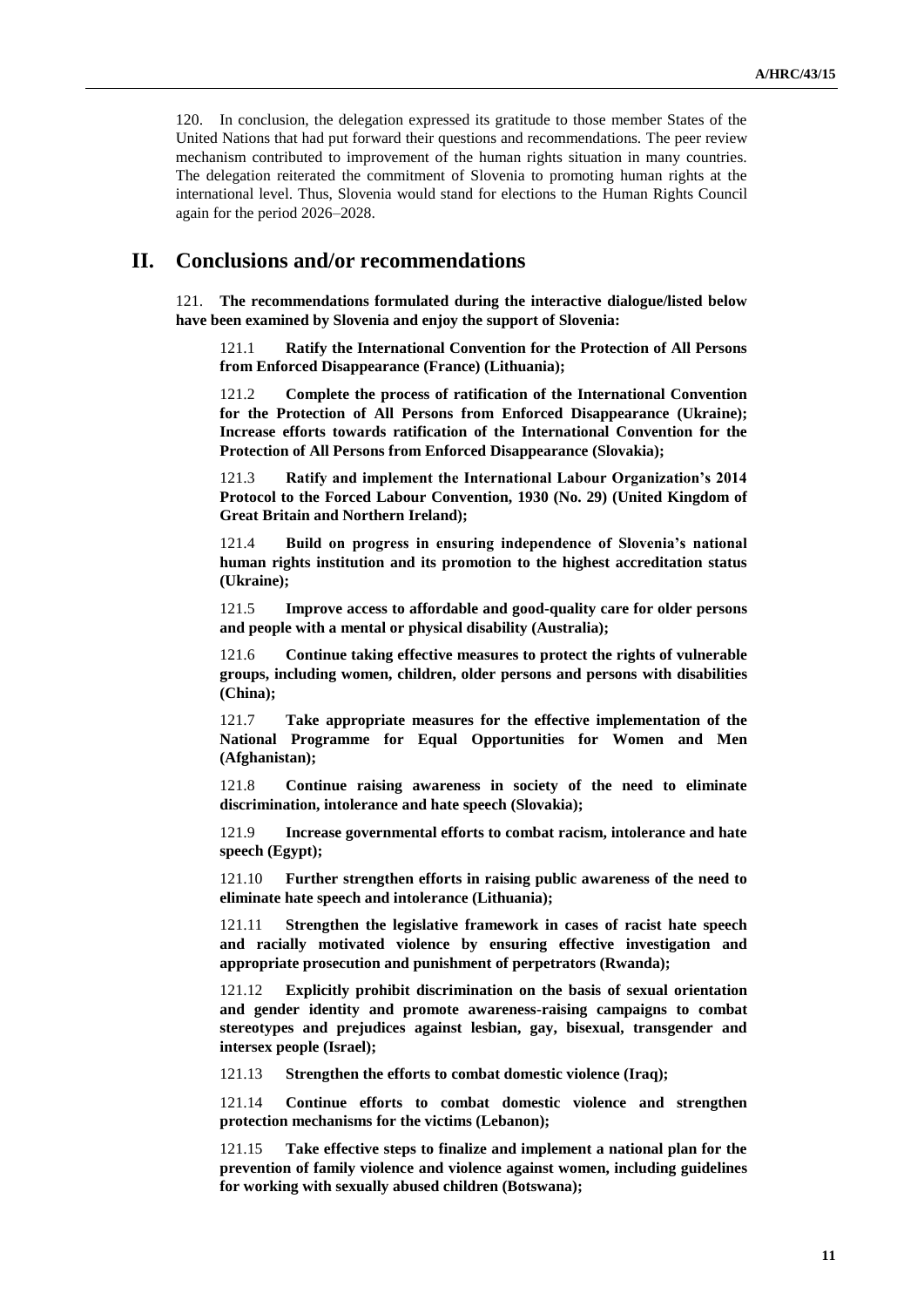121.16 **Continue to strengthen its efforts through a comprehensive strategy to protect older persons from violence and all forms of abuse, and ensure that cases of elderly abuse are investigated and prosecuted (Maldives);**

121.17 **Strengthen measures to prevent trafficking for the purposes of sex and forced labour, including measures to identify and support victims and those at risk of trafficking, and dedicate resources to investigate, prosecute and punish perpetrators (Australia);**

121.18 **Continue efforts undertaken to combat trafficking in persons, particularly exploitation of children and women, by strengthening the fight against traffickers (Djibouti);**

121.19 **Continue its efforts to prevent trafficking in persons, particularly children (Myanmar);**

121.20 **Make additional efforts to investigate, prosecute and punish all human trafficking cases proportionally to the gravity of the crime (Serbia);**

121.21 **Continue efforts aimed at combating human trafficking and ensure the protection of the victims (Jordan);**

121.22 **Step up efforts in ensuring adequate mechanisms to identify and protect victims of trafficking, especially children, including providing comprehensive assistance based on their individual needs (Philippines);**

121.23 **Strengthen measures to identify and provide support to women at risk of trafficking, in particular Roma, migrant, refugee and asylum-seeking women, and measures aimed at addressing the root causes of trafficking (Belarus);**

121.24 **Pursue policies which ensure victims of trafficking will be provided with adequate assistance and care (Islamic Republic of Iran);**

121.25 **Continue efforts to reduce poverty and ensure greater inclusion of vulnerable groups, particularly older persons (Bhutan);**

121.26 **Continue its efforts to combat poverty and inequality (Myanmar);**

121.27 **Continue implementation of measures to reduce the level of poverty and social exclusion, with special consideration to the welfare of the most vulnerable groups (India);**

121.28 **Continue the positive initiatives taken for the welfare of older people (India);**

121.29 **Continue already commendable efforts to achieve gender equality and women's empowerment, including through greater participation by women in political life at the local and national level (Australia);**

121.30 **Continue efforts to eliminate discrimination against women, including in the labour market (Tunisia);**

121.31 **Continue implementing policies to promote the participation of women in public and political life and take further steps to combat and prevent violence against women and domestic violence (Republic of Moldova);**

121.32 **Continue taking measures for the protection of women's rights, particularly preventing violence against women (Bhutan);**

121.33 **Revise the legal definition of rape in the Criminal Code so that it is based on the lack of consent rather than force, coaction or physical threat (Chile);**

121.34 **Continue policies aimed at preventing and combating all forms of violence against women, including domestic violence and sexual abuse (Georgia);**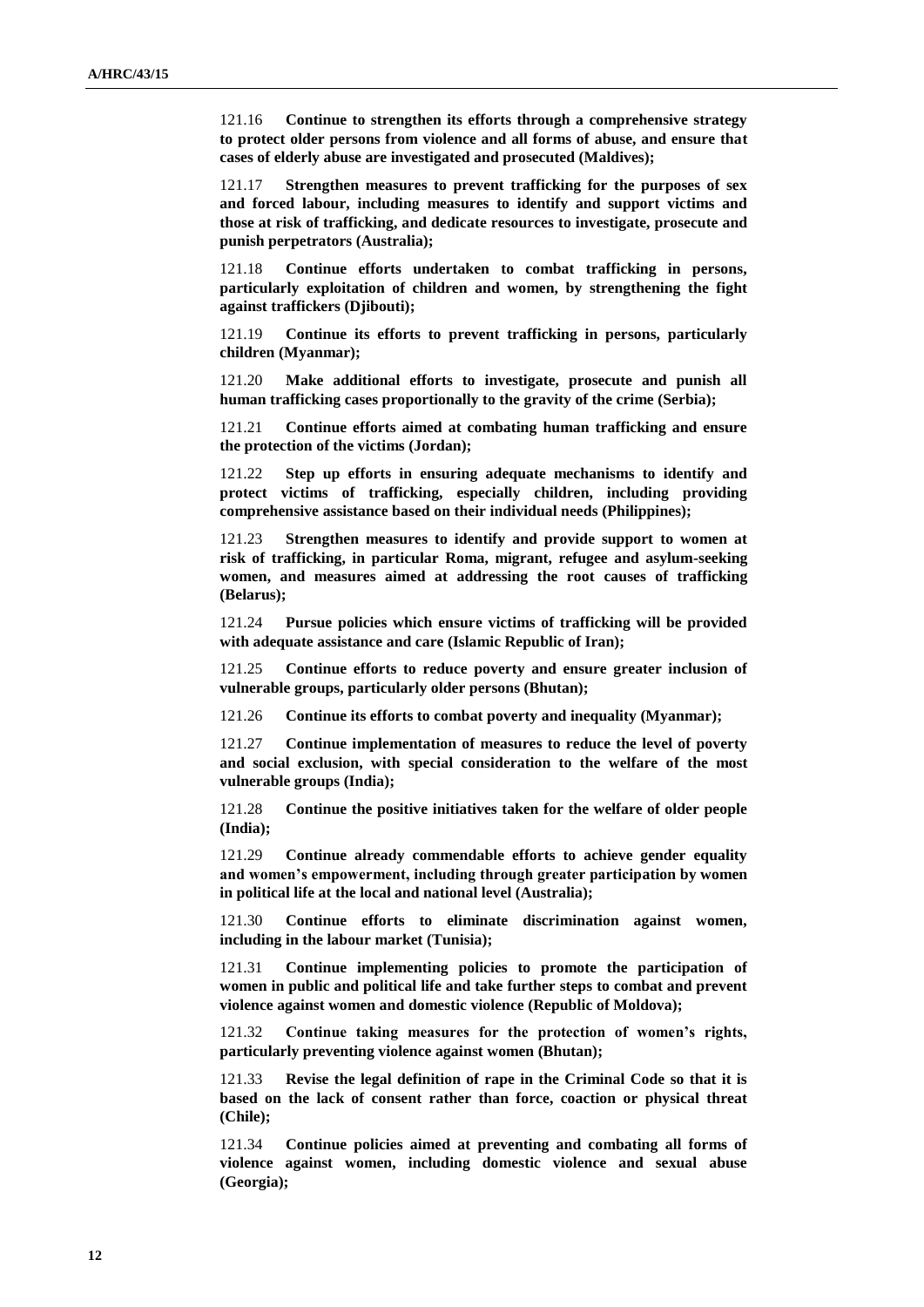121.35 **Continue efforts to prevent domestic violence and violence against women through the adoption of a national plan for this purpose (Luxembourg);**

121.36 **Further strengthen measures to prevent and combat violence against women (Myanmar);**

121.37 **Strengthen measures to prevent and combat violence against women, including domestic violence and sexual abuse (Maldives);**

121.38 **Revise the definition of rape in the Criminal Code so that it is based on the absence of consent (Greece);**

121.39 **Continue consolidating achievements in the promotion of rights, inclusion, equal opportunities and well-being of persons with disabilities within implemented national programmes (Dominican Republic);**

121.40 **Continue efforts to protect persons with disabilities and encourage involvement of civil society in drafting laws and plans that aim at improving their conditions (Lebanon);**

121.41 **Ensure the full integration of persons with disabilities in society through the programme of equal opportunities and ensure that they are not discriminated against (Qatar);**

121.42 **Continue implementing activities that affirm the full integration of persons with disabilities into society (Montenegro);**

121.43 **Continue to devote great attention to the effective implementation of the existing legislative framework on the use of the minority language, with particular reference to the availability of bilingual personnel in public services, offices and the media (Italy);**

121.44 **Continue efforts to prevent discrimination against Roma (Albania);**

121.45 **Continue working in accordance with the national programme to combat discrimination against Roma minorities for 2017–2021 (Lebanon);**

121.46 **Continue making progress in the promotion of human rights and well-being of Roma communities, through the National Programme of Measures for Roma (Dominican Republic);**

121.47 **Further intensify the implementation of the National Programme of Measures for Roma for 2017–2021 (Georgia);**

121.48 **Step up policies ensuring that Roma children can participate in the mainstream education system (Peru);**

121.49 **Continue promoting the implementation of policies for the integration of migrants (Dominican Republic);**

121.50 **Improve the living, working and social conditions of migrants and refugees and their access to health care (Turkey);**

121.51 **Continue efforts to promote the rights of migrants and asylum seekers (Iraq);**

121.52 **Ensure respect for the principle of non-refoulement through individual assessment of each migratory situation (Peru);**

121.53 **Ensure that asylum seekers have access to fair asylum procedures (Afghanistan);**

121.54 **Ensure that all asylum seekers have access to fair and effective asylum procedures, and investigate all reported cases in this regard (Azerbaijan);**

121.55 **Provide training for law enforcement authorities to increase awareness and knowledge, and ensure that their actions related to the**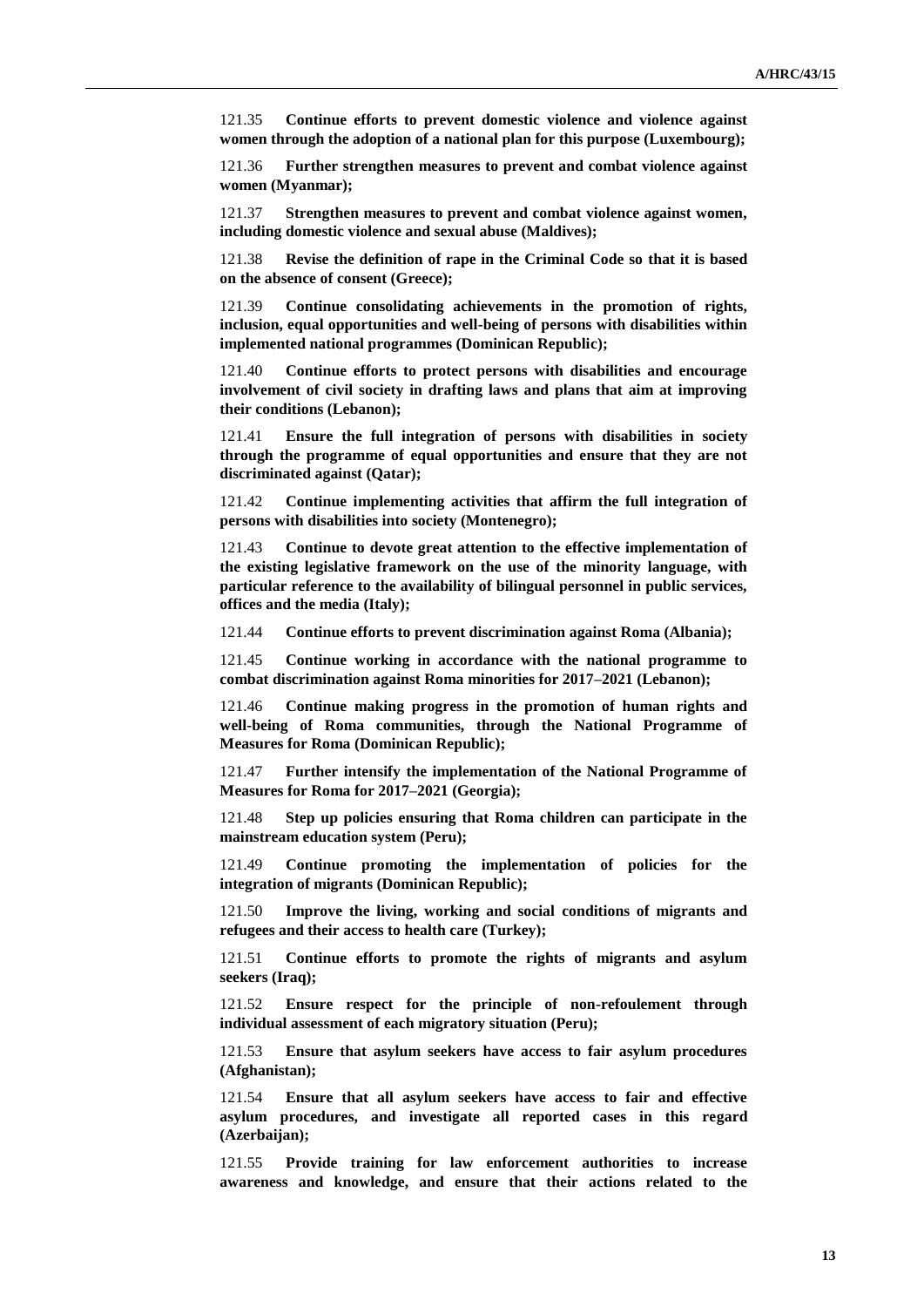**treatment of asylum seekers comply with European and international obligations and norms (Canada);**

121.56 **Ensure that all asylum seekers have access to legal representation, by providing free legal aid to those not in a position to pay for a lawyer (Cyprus);**

121.57 **Ensure that all asylum seekers have access to fair and effective asylum procedures in accordance with Slovenia's International Protection Law and international law (Honduras);**

121.58 **Take appropriate measures to guarantee the rights of persons erased from the Register of Permanent Residents, in compliance with the 2018 Constitutional Court decision (France).**

122. **The following recommendations will be examined by Slovenia, which will provide responses in due time, but no later than the forty-third session of the Human Rights Council:**

122.1 **Complete the process of ratification of the Optional Protocol to the International Covenant on Economic, Social and Cultural Rights (Senegal);**

122.2 **Ratify the International Convention on the Protection of the Rights of All Migrant Workers and Members of Their Families (Bangladesh) (Egypt);**

122.3 **Undertake measures to ratify the International Convention on the Protection of the Rights of All Migrant Workers and Members of Their Families (Indonesia); Consider the possibility of ratifying the International Convention on the Protection of the Rights of All Migrant Workers and Members of Their Families (Niger); Consider acceding to the International Convention on the Protection of the Rights of All Migrant Workers and Members of Their Families (Philippines);**

122.4 **Complete the process of ratification of the International Convention on the Protection of the Rights of All Migrant Workers and Members of Their Families (Senegal);**

122.5 **Consider ratifying the 1961 Convention on the Reduction of Statelessness (Uruguay);**

122.6 **Accede to the 1961 Convention on the Reduction of Statelessness and put in place statelessness determination procedures to ensure the protection of stateless persons (Brazil);**

122.7 **Ratify the 1961 Convention on the Reduction of Statelessness (Slovakia) (Spain) (North Macedonia);**

122.8 **Sign and ratify the Convention on the Reduction of Statelessness (Croatia);**

122.9 **Ratify the Convention on the Reduction of Statelessness, the Optional Protocol to the International Covenant on Economic, Social and Cultural Rights and other human rights instruments (Honduras);**

122.10 **Consider the ratification of the ILO Domestic Workers Convention, 2011 (No. 189) (Philippines);**

122.11 **Recognize the competence of the Committee on Enforced Disappearances to receive and consider communications from or on behalf of individuals or other States parties (Lithuania); Recognize the competence of the Committee on Enforced Disappearances to receive and consider communications from or on behalf of victims or other States parties (Slovakia);**

122.12 **Adopt an open, merit-based process when selecting national candidates for United Nations treaty body elections (United Kingdom of Great Britain and Northern Ireland);**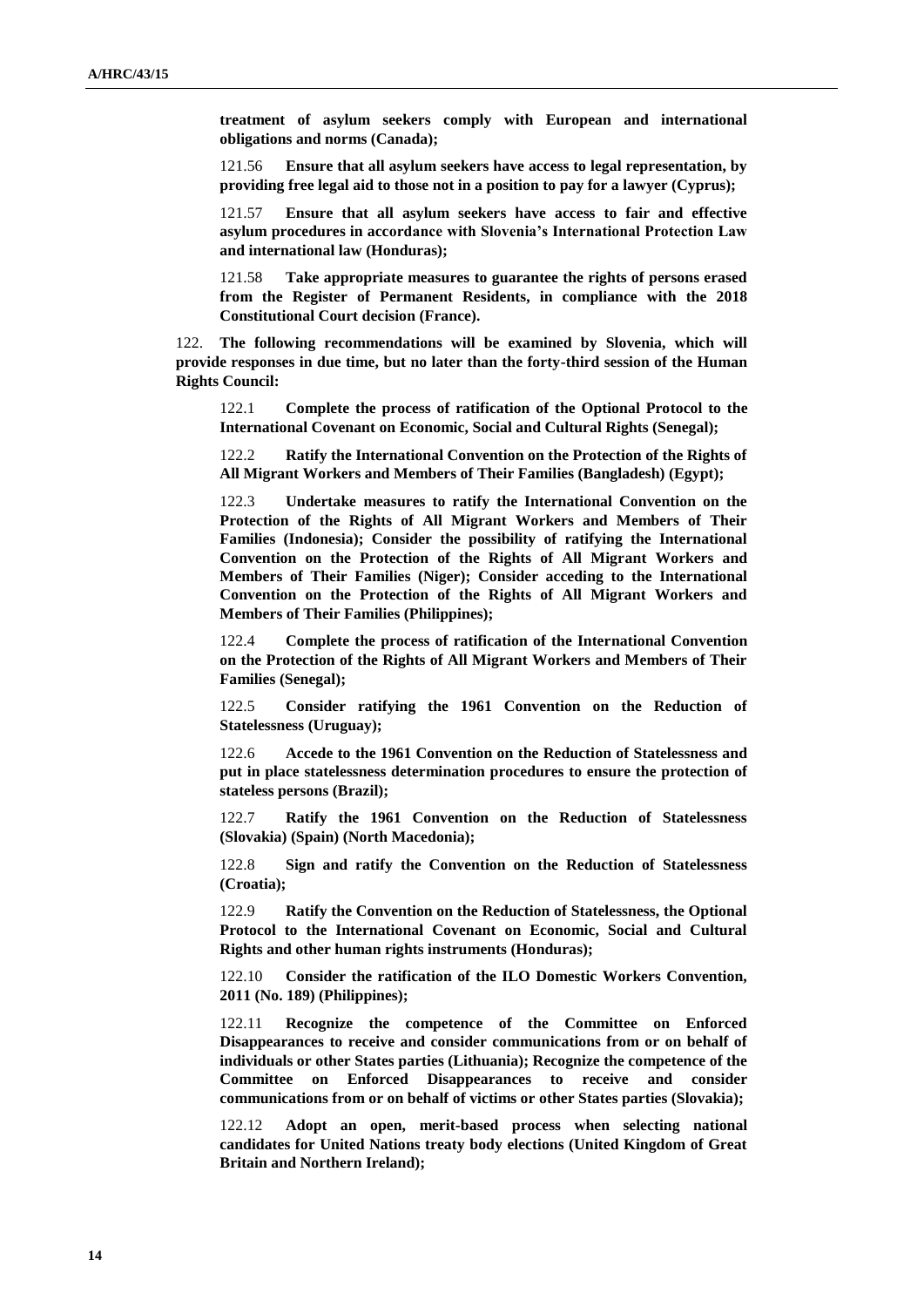122.13 **Ensure that the Human Rights Ombudsman is fully autonomous and independent from the Government by amending public finance legislation (Denmark);**

122.14 **Ensure that the Ombudsman and other national human rights mechanisms are adequately funded and that financial control is fully independent of government (Ireland);**

122.15 **Intensify efforts to establish a national human rights institution (Jordan);**

122.16 **Consider establishing a national institution for the rights of the child (Lebanon);**

122.17 **Provide the Advocate of the Principle of Equality with additional resources for its full operational and effective functioning (North Macedonia);**

122.18 **Put in place measures to combat all forms of human rights violations against older persons (Angola);**

122.19 **Continue taking measures in order to promote and ensure the full realization of all human rights for young people (Republic of Moldova);**

122.20 **Implement the decisions of the Constitutional Court on which no action has been taken, in particular those concerning the need to revise the Mental Health Act (Mexico);**

122.21 **Increase the pace of implementation of the already existing and the newly adopted measures for all of the above (Turkey);**

122.22 **Strengthen, through a comprehensive strategy, the fight against discrimination in all its forms, including on the grounds of the status of migrant, refugee, asylum seeker, and of disability, or any other condition; and strengthen its policies to combat racism and hate speech (Bolivarian Republic of Venezuela);**

122.23 **Continue the revision of the law on equal opportunities for men and women (Albania);**

122.24 **Continue efforts to promote gender equality (Jordan);**

122.25 **Formulate a comprehensive anti-discrimination policy to prevent and eliminate racism and xenophobia (Azerbaijan);**

122.26 **Adopt a comprehensive anti-discrimination strategy in consultation with representatives of civil society (Luxembourg);**

122.27 **Continue strengthening the institutional and normative framework for protection against discrimination (Montenegro);**

122.28 **Design and fully implement strategies to prevent all forms of discrimination, including by integrating non-discriminatory values in its education curricula, to eliminate racism and xenophobia (Indonesia);**

122.29 **Explicitly incorporate in its legislation, policies and strategies to combat discrimination the recognition of multiple and intersectional discrimination based on sex, age, ethnic origin or sexual orientation, or due to the status of migrant, asylum seeker, refugee, person with disability or any other condition (Honduras);**

122.30 **Develop public policies aimed at eliminating discrimination, including racial discrimination, and in this respect improve the response of the criminal justice system to cases of hate speech and violence committed on the grounds of race, by ensuring the investigation and prosecution (Costa Rica);**

122.31 **Identify measures to combat all forms of discrimination, particularly racial discrimination, with special focus on fighting hate speech and racist and xenophobic statements against minorities (Djibouti);**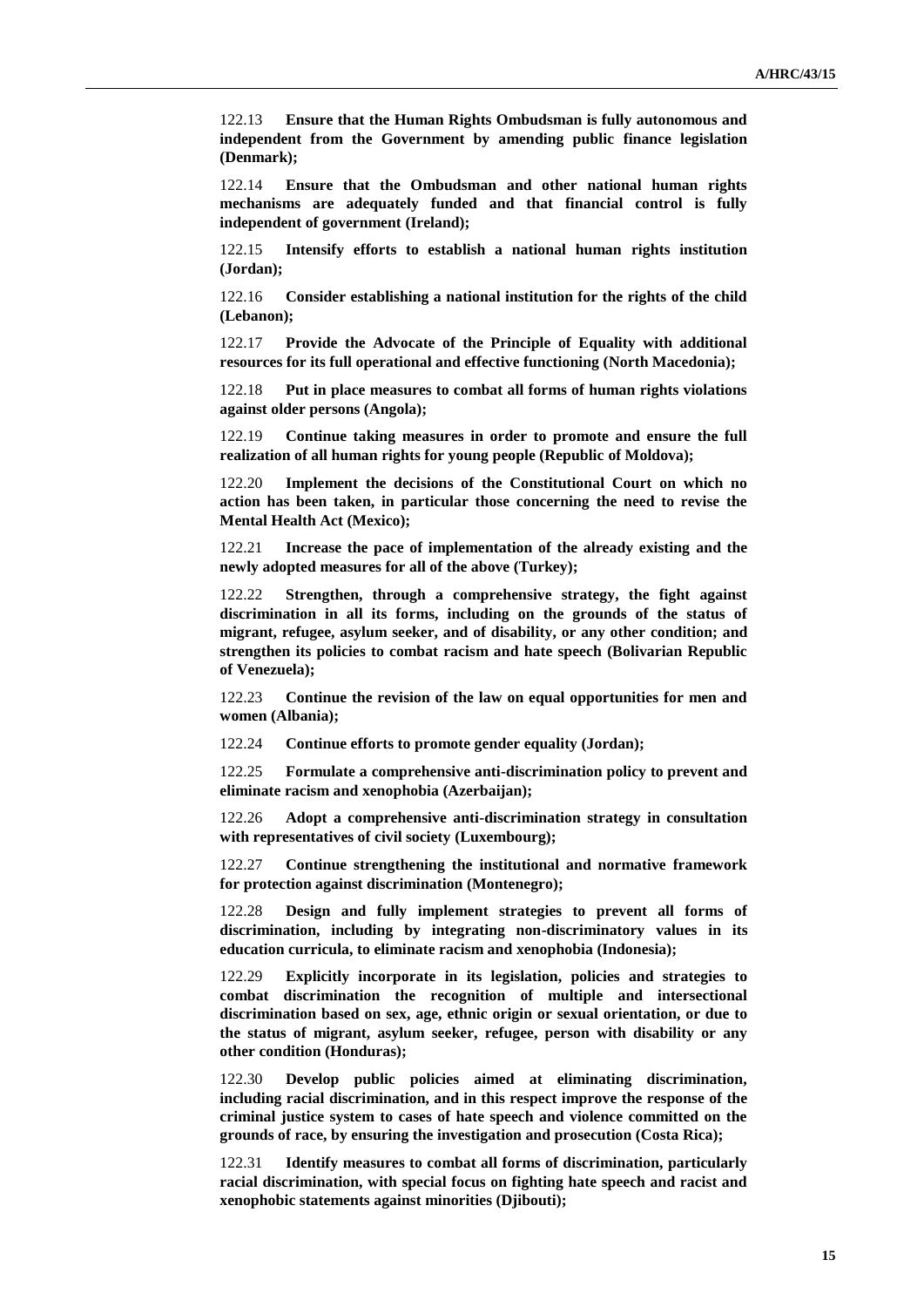122.32 **Strengthen activities to raise awareness in society of the need to eliminate discrimination, intolerance and hate speech (Greece);**

122.33 **Strengthen activities and laws aimed at the elimination of discrimination in society, and of other intolerance and hate speech against minorities and other groups, including based on sexual orientation, gender identity or sex characteristics (Iceland);**

122.34 **Take more effective measures against discrimination, hate speech and racism (Turkey);**

122.35 **Intensify measures and programmes to combat racism, xenophobia and intolerance (Philippines);**

122.36 **Implement stronger measures to curtail instances of racial and ethnic discrimination, discourage hate speech, and commit to sustained efforts to deter racially motivated violence, especially towards vulnerable groups (Bahamas);**

122.37 **Take effective measures to prevent, investigate and punish racial crimes, racist hate speech and violence against minority groups, including migrants and refugees (Ecuador);**

122.38 **Adopt a comprehensive strategy on combating discrimination and racism through a consultation process with all interested parties (Uzbekistan);**

122.39 **Continue efforts made to combat discrimination and hate speech against minorities and foreigners (Tunisia);**

122.40 **Intensify efforts to combat hate crimes and hate speech, in line with the commitments made in the Durban Declaration and Programme of Action (Afghanistan);**

122.41 **Intensify efforts to combat the increase of hate speech, particularly on social media, by condemning racially hostile language in the public domain, and strengthen the response of the criminal justice system in this regard (Bangladesh);**

122.42 **Strengthen laws on racist hate speech and racially motivated violence to further support the work of the Advocate of the Principle of Equality and ensure punishment of perpetrators (Botswana);**

122.43 **Enact comprehensive legislation to address incidents of hate speech on social media and elsewhere (Ghana);**

122.44 **Continue efforts to combat hate speech, and strengthen the capacity of the criminal justice system to response to cases of hate crimes (Indonesia);**

122.45 **Undertake awareness-raising campaigns to combat hate speech (Iraq);**

122.46 **Intensify efforts aimed at combating hate speech, and racism against Muslims and ethnic minorities (Jordan);**

122.47 **Sustain efforts in combating hate speech and other hate crimes (Nigeria);**

122.48 **Take measures to more effectively prevent and combat hate speech and incitement to violence against minorities, both online and offline (Republic of Korea);**

122.49 **Ensure zero tolerance for all cases of hate speech against migrants and ethnic and religious minorities (Uzbekistan);**

122.50 **Deepen efforts to investigate and punish racist hate speech and cases of racially motivated violence, ensuring that they are investigated promptly and effectively (Argentina);**

122.51 **Strengthen the response of its criminal justice system in cases of racist hate speech and violence by ensuring effective investigation and**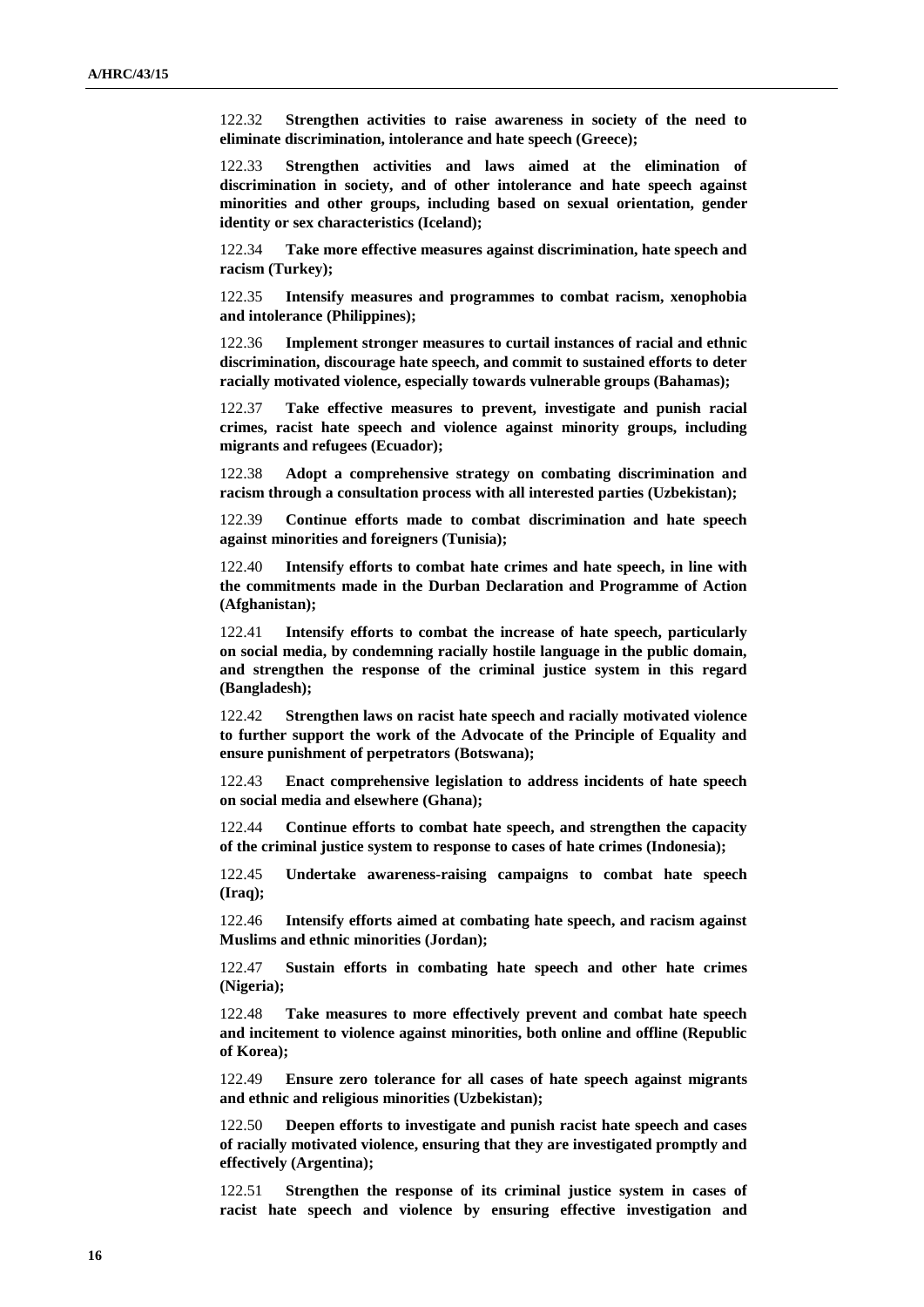**appropriate prosecution and punishment of the perpetrators (Islamic Republic of Iran);**

122.52 **Strengthen the response of its criminal justice system in cases of hate speech and hate-motivated violence by ensuring effective investigation and appropriate prosecution and punishment of perpetrators (Israel);**

122.53 **Strengthen the response of its criminal justice system in cases of hate speech and related violence by ensuring effective investigation and appropriate prosecution and punishment of the perpetrators (Pakistan);**

122.54 **Strengthen the criminal justice system to ensure effective and appropriate investigation, prosecution and punishment of the offences of hate speech and racist violence (Luxembourg);**

122.55 **Amend its Criminal Code to highlight racist motives, which aggravate the related crimes and offences (Islamic Republic of Iran);**

122.56 **Intensify efforts to combat stereotypes and prejudice against lesbian, gay, bisexual, transgender and intersex persons, including by launching a nationwide awareness-raising campaign (Ireland);**

122.57 **Strengthen efforts to end discrimination against lesbian, gay, bisexual, transgender and intersex people, including awareness-raising to increase the social acceptance of the lesbian, gay, bisexual, transgender and intersex community in all spheres of professional and social life (Netherlands);**

122.58 **Promote the access of same-sex couples to sexual and reproductive health programmes, ensuring in particular the availability of specific health services for trans persons (Uruguay);**

122.59 **Enact general legislation on the recognition of both same-sex parents involved in the growth of a child, as well as extending access to adoption to same-sex couples on a par with others (Iceland);**

122.60 **Adopt legal provisions that will allow legal gender recognition to transgender individuals and take meaningful steps to sensitize authorities and the public to their human rights (Malta);**

122.61 **Work towards ending protocols that aim to "normalize" intersex bodies through harmful and medical practices including non-consensual surgery (Malta);**

122.62 **Consolidate the progress made towards reaching the Sustainable Development Goals, and in the improvement of human development indicators (India);**

122.63 **Gradually increase official development assistance to reach the international target of 0.7 per cent of gross national product (Luxembourg);**

122.64 **Increase the amount of humanitarian aid and development assistance to a level compatible with its gross domestic product (Turkey);**

122.65 **Continue to ensure that the application of the preamble of the Paris Agreement is reflected in the next round of Nationally Determined Contributions due in 2020, in line with its commitments under the Paris Agreement (Fiji);**

122.66 **Ensure that women, children and persons with disabilities are meaningfully engaged in the development of legislation, policies and programmes on climate change and disaster risk reduction (Fiji);**

122.67 **Provide specific funding to the Commission for the Prevention of Corruption to establish and enforce a code of conduct, including through the establishment of credible mechanisms for supervision, on the misuse of information and public resources by members of the National Assembly and National Council (United States of America);**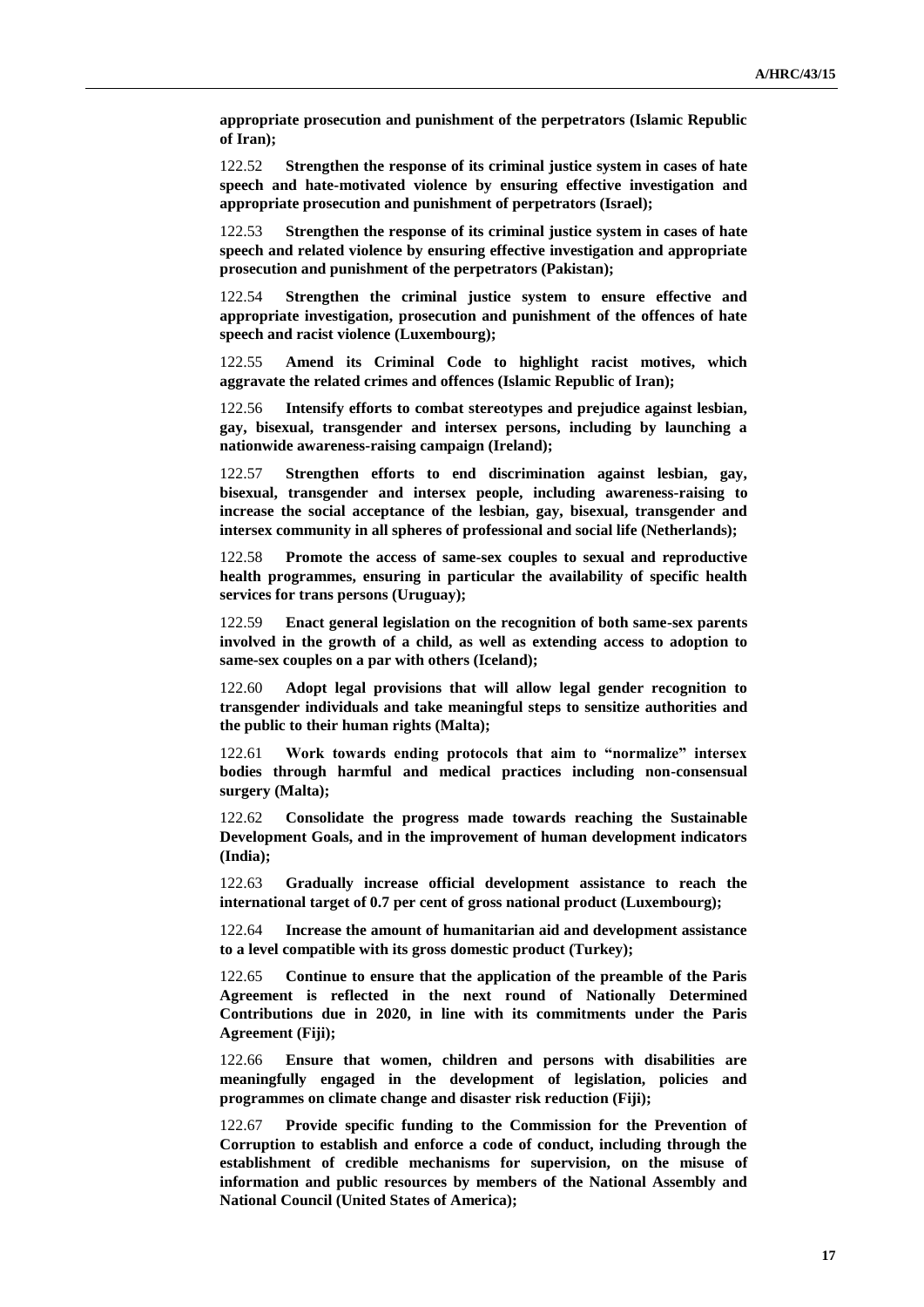122.68 **Take the necessary measures to address and combat corruption and related impunity more effectively, to ensure transparency in the management of the Public Administration (Bolivarian Republic of Venezuela);**

122.69 **Strengthen oversight over Slovenian companies operating abroad with regard to any negative impact of their activities on the enjoyment of human rights, particularly in conflict areas, which includes situations of foreign occupation, where there are heightened risks of human rights abuses (State of Palestine);**

122.70 **Strengthen measures to address domestic violence and sexual abuse, including ensuring effective access to support services, remedies, and means of protection to women victims (Philippines);**

122.71 **Implement measures to ensure practical protection for older persons from violence and all forms of ill-treatment and investigate such cases and prosecute perpetrators (Uzbekistan);**

122.72 **Take measures to combat domestic violence and to provide for the protection of the rights of vulnerable groups, including women, children, persons with disabilities and older persons (Russian Federation);**

122.73 **Continue to reduce the backlog of judicial cases, by further improving the staffing and financial resources of the courts (Germany);**

122.74 **Ensure the right to justice for all detainees, through the provision of free public defence counsel in order to provide the rights to defence and a fair trial (Costa Rica);**

122.75 **Ensure that all detained persons benefit effectively from the right of access to a lawyer from the very outset of their deprivation of liberty, if necessary free of charge (Denmark);**

122.76 **Improve the living conditions in detention facilities, in line with the Nelson Mandela Rules (Angola);**

122.77 **Amend defamation legislation so that it is considered a civil, not criminal, offence (United Kingdom of Great Britain and Northern Ireland);**

122.78 **Continue efforts to combat trafficking in persons, especially women and children, in particular through effective prosecution of perpetrators (Chile);**

122.79 **Increase efforts to prevent trafficking of persons and child exploitation and to protect and support victims (Egypt);**

122.80 **Continue efforts in combating human trafficking and upholding the rights of victims of human trafficking as well as the rights of migrants (Nigeria);**

122.81 **Continue efforts to combat human trafficking and strengthen the monitoring and data collection mechanisms (Tunisia);**

122.82 **Continue to strengthen its institutional structure for combating trafficking in human beings and provide victims of trafficking with adequate access to health care, counselling and effective protection (Pakistan);**

122.83 **Investigate, prosecute and punish all cases of trafficking in persons and provide victims of such crimes with proper redress measures (Israel);**

122.84 **Strengthen its efforts in combating trafficking in persons, specifically through ensuring the provision of adequate support and rehabilitative resources to victims, and through enhanced investigation and prosecution efforts (Bahamas);**

122.85 **Continue its victim protection, law enforcement, and prevention efforts by vigorously prosecuting sex and labour trafficking offences and**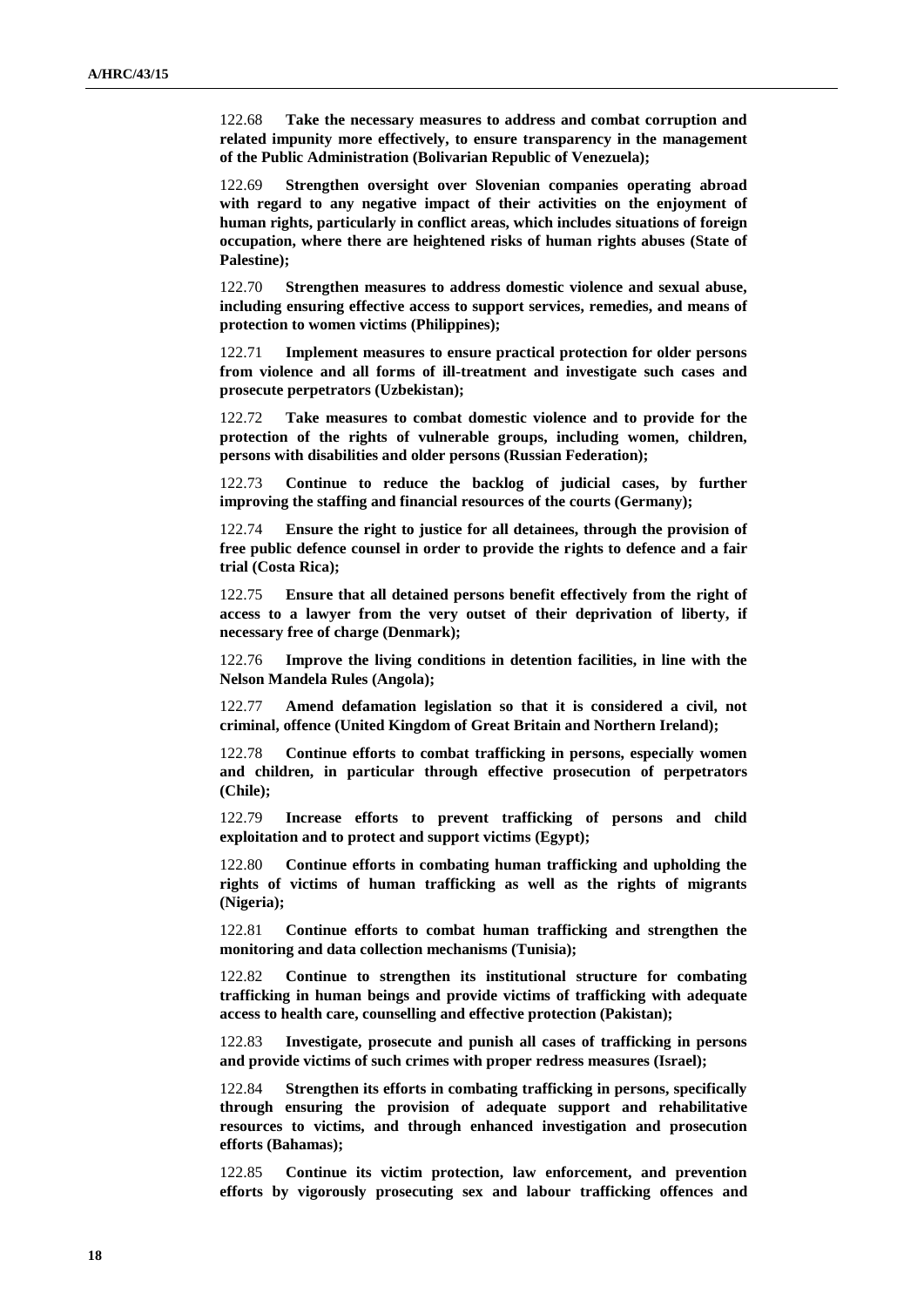**imposing adequate penalties, including significant prison terms, on all convicted traffickers (United States of America);**

122.86 **Ensure that victims of trafficking are provided with adequate assistance regardless of whether they cooperated with law enforcement authorities in investigations and criminal proceedings (Belarus);**

122.87 **Continue supporting the family as the fundamental and natural unit of society (Egypt);**

122.88 **Consider instituting anti-poverty policies and programmes that would ensure the full protection and promotion of the rights of children (Ghana);**

122.89 **Accelerate the approval of a national housing policy that deals, among other things, with access to social housing for all its residents without discrimination, and that addresses the special needs of people with disabilities and the elderly in this area (Bolivarian Republic of Venezuela);**

122.90 **Continue its achievements on improving access to health care for all and implement effectively the resolution on the National Mental Health Programme 2018−2028 (Ethiopia);**

122.91 **Accelerate its efforts to improve access to health-care services (Georgia);**

122.92 **Continue its efforts in regard to the right to health and provide equal access to quality health-care services to all persons including in rural areas, persons with disabilities and older persons (State of Palestine);**

122.93 **Ensure the availability and accessibility of palliative care for all older persons (Malaysia);**

122.94 **Develop the allocation of education funds to eliminate regional disparities in access to education (Algeria);**

122.95 **Ensure equal access to quality education for all students (Malaysia);**

122.96 **Continue measures to improve equal access to quality education for all, addressing the problem of regional disparities in access to education (Nepal);**

122.97 **Develop actions and policies to ensure quality inclusive education at all levels (Israel);**

122.98 **Intensify efforts towards providing comprehensive human rights education programmes to law enforcement officials on the rights of migrants and refugees (Greece);**

122.99 **Continue making progress in the implementation of strategies to achieve gender equality in all areas of economic, political and social life, including employment and equal pay (Cuba);**

122.100 **Step up measures to increase the employment rate of women and their representation at the level of management (Myanmar);**

122.101 **Strengthen measures aimed at preventing and combating violence against women, including domestic violence and sexual abuse, by ensuring that victims have access to effective remedies and means of protection (Rwanda);**

122.102 **Increase public education and strengthen enforcement efforts to combat gender-based violence (Bahamas);**

122.103 **Amend its legislation to include all forms of violence against women and strengthen measures aimed at preventing and combating sexual abuse, guaranteeing access to effective protection services (Spain);**

122.104 **Continue efforts to combat violence against women, by aligning national legislation with international standards, particularly the Council of**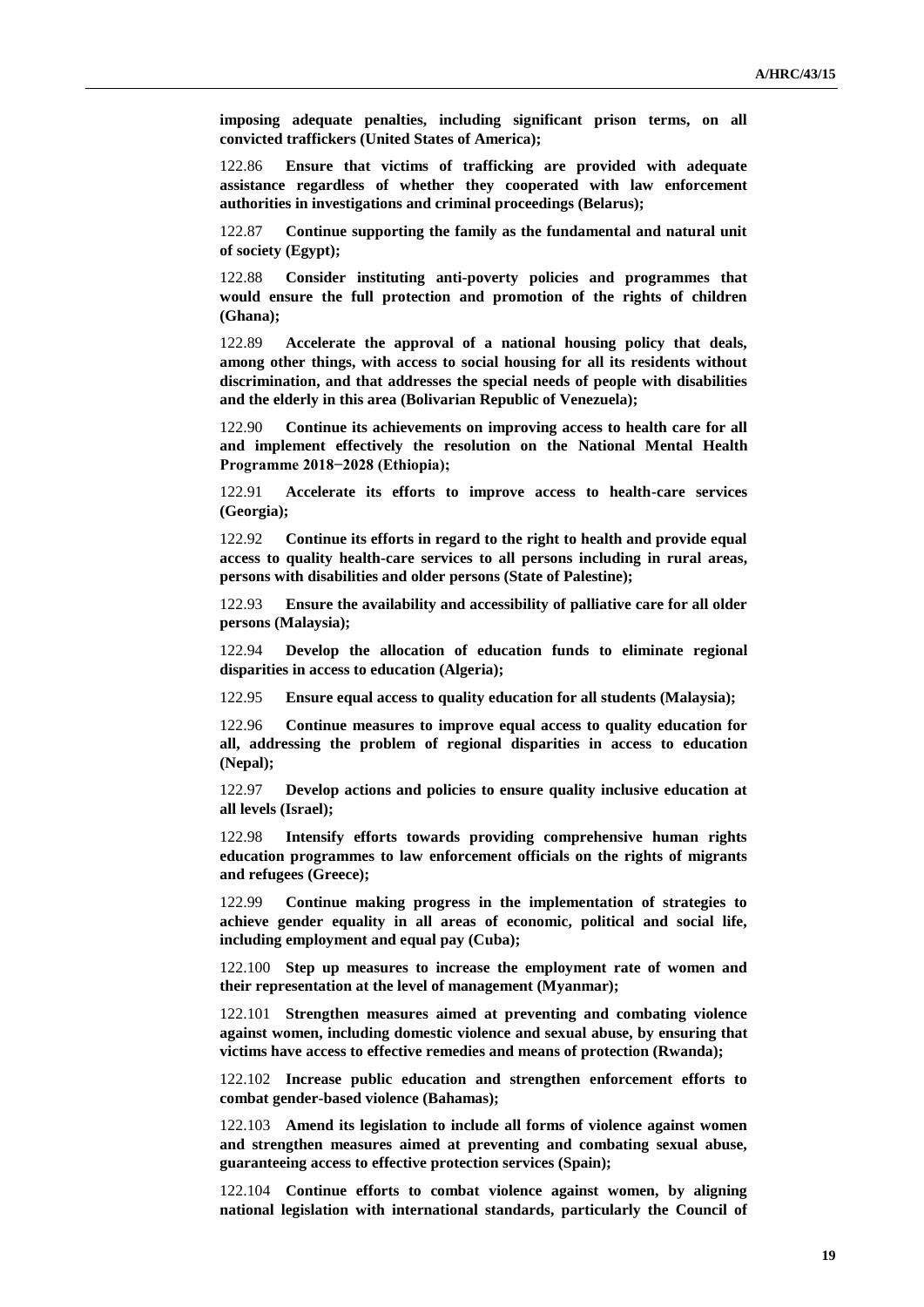**Europe Convention on Preventing and Combating Violence against Women and Domestic Violence (France);**

122.105 **Strengthen measures to prevent and curb all forms of violence against women, including domestic violence, by among other things ensuring effective remedies to victims (Malaysia);**

122.106 **Revise the definition of rape in the Criminal Code so that it is based on the absence of consent, bringing it in line with international human rights law and standards (Iceland);**

122.107 **Revise the definition of rape contained in the Criminal Code, so that it is based on lack of consent and not on force or coercion, therefore aligning it with international standards, such as the Council of Europe Convention on Preventing and Combating Violence against Women and Domestic Violence (Mexico);**

122.108 **Strengthen quality accessible sexual and reproductive health public services to women belonging to vulnerable groups (Peru);**

122.109 **Encourage non-violent forms of discipline and conduct information campaigns to raise public awareness of the harmful effects of corporal punishment on children (Algeria);**

122.110 **Develop and implement a national strategy for the protection of child victims of exploitation and sexual abuse in order to identify, prevent and support child victims of various forms of exploitation and abuse (France);**

122.111 **Develop and implement a national strategy on the protection of children from sexual exploitation and abuse (Iceland);**

122.112 **Develop and implement additional policies for the protection of children to ensure that migrant children, Roma children and other vulnerable children have free access to education, health care, decent housing and adequate nutrition, as well as to combat child poverty and social exclusion (Uruguay);**

122.113 **Review national legislation, policies and programmes to harmonize them with the provisions of the Convention on the Rights of Persons with Disabilities (Spain);**

122.114 **Take further steps to adopt specific legislation and policies regarding the protection of the rights of women and girls with disabilities (Bulgaria);**

122.115 **Consider the introduction of more detailed provisions on inclusive education of children with disabilities in existing legislation and policies (Bulgaria);**

122.116 **Ensure equal access to quality education for all students with disabilities, without discrimination (Qatar);**

122.117 **Adopt a comprehensive strategy to prevent all forms of violence, abuse and ill-treatment against persons with disabilities, particularly women, children and older persons with disabilities (Ecuador);**

122.118 **Develop community-based and people-centred mental health services which, in line with the Convention on the Rights of Persons with Disabilities, respect the rights, will and informed preferences of persons with mental health conditions or psychosocial disabilities (Portugal);**

122.119 **Review current relevant legislation to better protect the rights of all minorities, and provide legislation on minority rights that would include additional provisions on minority-language education in areas where there is an interest (Serbia);**

122.120 **Ensure comprehensive legislation to protect the rights of minorities (Malaysia);**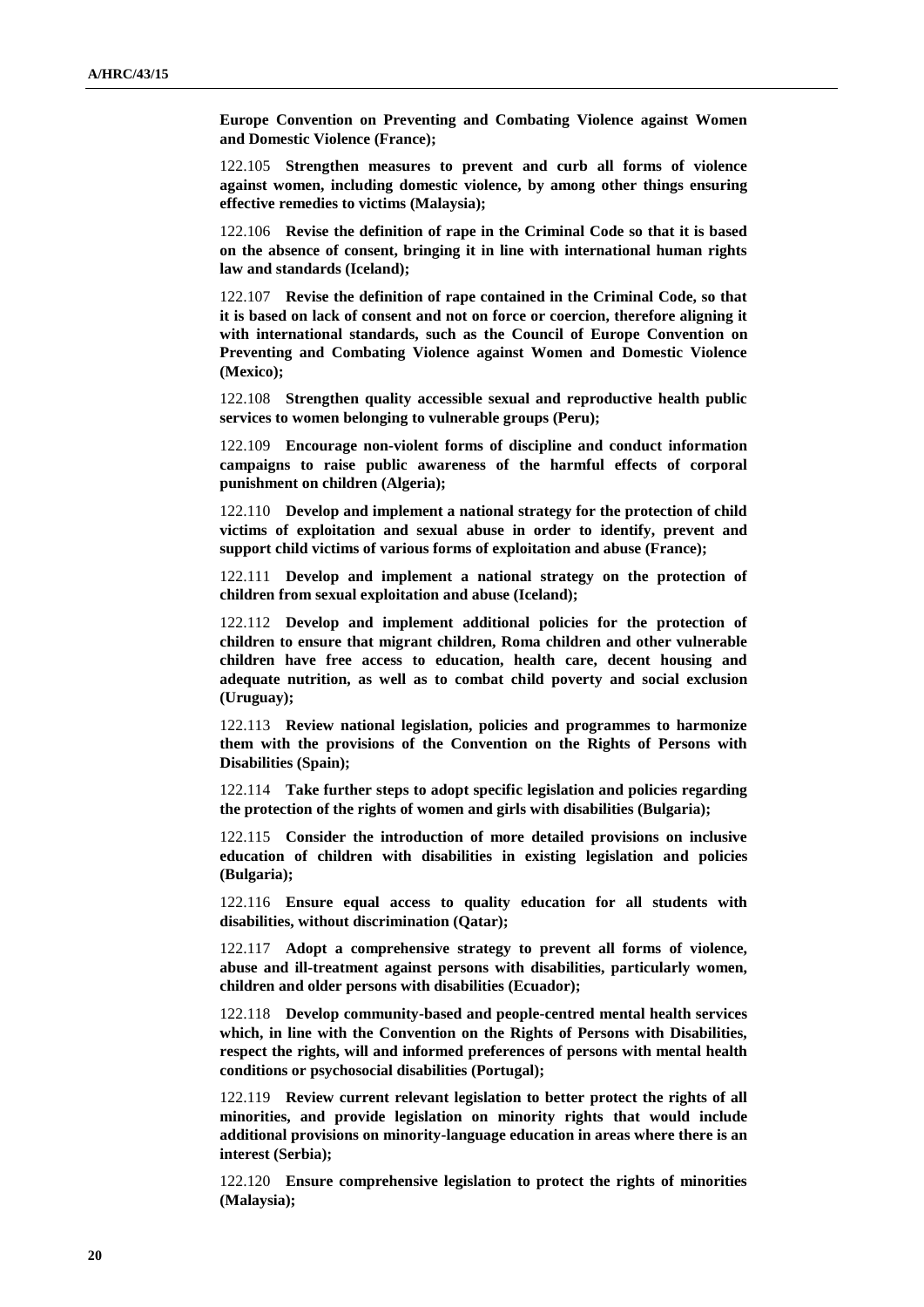122.121 **Continue to strengthen efforts to promote and protect the rights of minorities in an integrated, comprehensive and inclusive manner, especially by improving their access to key social services, such as housing, education, and safe drinking water and sanitation (Thailand);**

122.122 **Ensure adequate representation of minority ethnic groups in the elected bodies for their inclusion in governance (Nepal);**

122.123 **Redouble efforts in ensuring equitable access to basic services by minorities towards their social inclusion and the full realization of their human rights (Philippines);**

122.124 **Recognize Slovenian sign language in the Slovenian Constitution (Austria);**

122.125 **Engage in a structured dialogue with the German-speaking community including the Umbrella Organisation for the Cultural Associations of the German-speaking Community, as also recommended by the Council of Europe (Austria);**

122.126 **Allocate additional resources to the preservation of the culture and language of the German-speaking community in Slovenia, as previously recommended (Austria);**

122.127 **Undertake all necessary steps to recognize the Croatian community as an autochthonous national minority and grant it the rights deriving from this status that have already been assigned to the Italian and Hungarian communities (Croatia);**

122.128 **Continue its efforts to promote an environment inclusive of ethnic minorities and to fully guarantee their access to public services, including through the effective implementation, monitoring and evaluation of the National Programme of Measures for Roma for the period of 2017–2021 (Republic of Korea);**

122.129 **Continue to pay more attention to the issue of ethnic minorities, including the Roma (Russian Federation);**

122.130 **Address the continued discrimination against members of the socially marginalized Roma community in some parts of the country, especially with respect to their persistent difficulties securing adequate housing and obtaining public services, by continuing to implement its National Programme of Measures for Roma for 2017–2021 (United States of America);**

122.131 **Enact and fully implement legislation that seeks to improve the current situation in the Roma minority (Ghana);**

122.132 **Remove the distinction in legislation and other measures between "autochthonous" and "non-autochthonous" Roma communities (Greece);**

122.133 **Take further steps to uphold the rights of Roma people and protect them against prejudice, discrimination and social exclusion, including by ensuring effective implementation of the National Programme of Measures for Roma (Brazil);**

122.134 **Review its National Programme of Measures for Roma to set clear priorities and timelines for the implementation of measures, particularly regarding access to basic services, so as to ensure the full integration of Roma communities (Canada);**

122.135 **Strengthen the National Programme of Measures for Roma by identifying concrete targets, so as to further equal, legal and fair treatment of minorities, in line with Sustainable Development Goals 10 and 16 (Netherlands);**

122.136 **Conduct an independent evaluation in accordance with the National Programme of Measures for Roma for 2017–2021 (Spain);**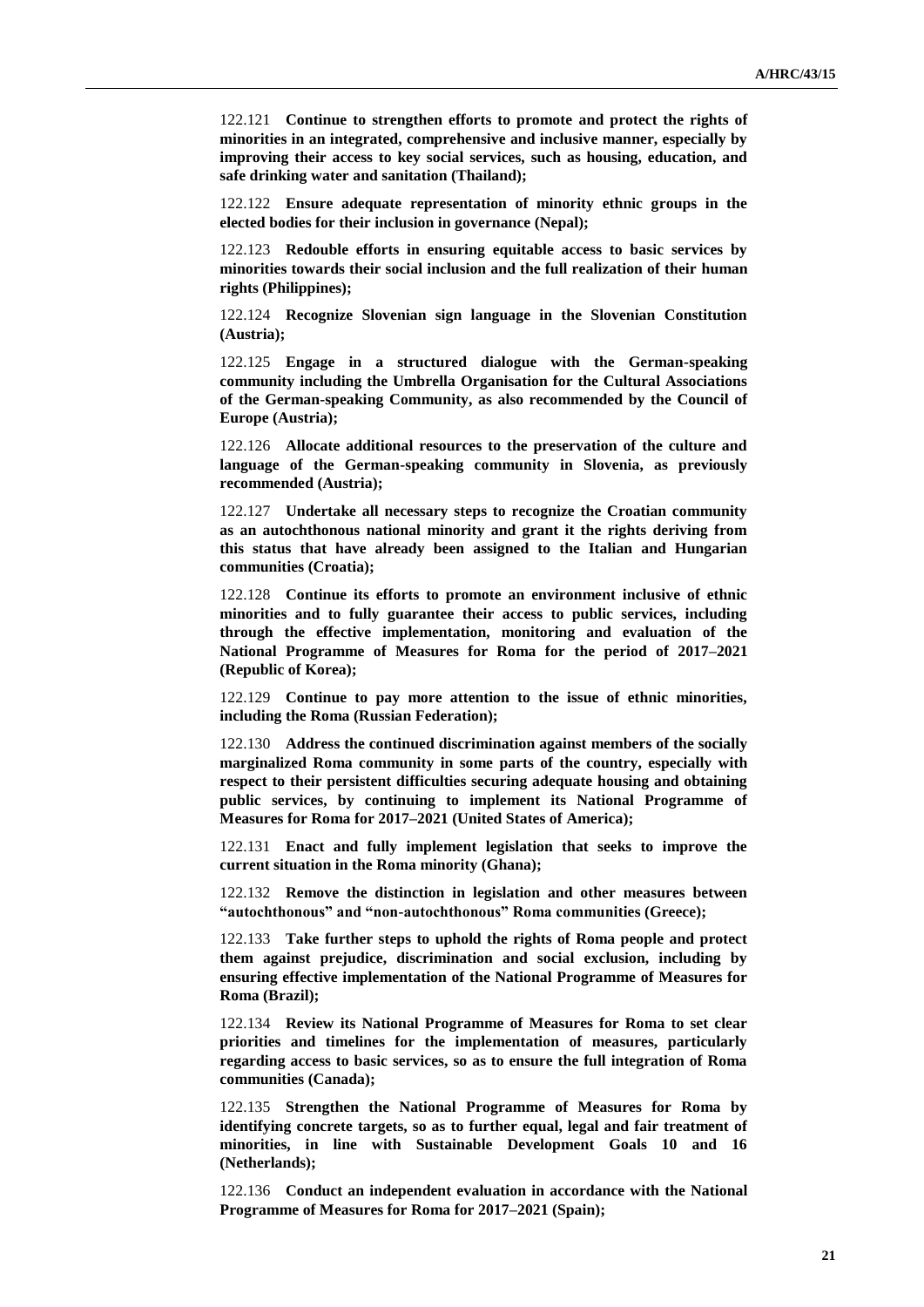122.137 **Improve the living standards of its Roma population, including by providing better access to basic utilities and services and improving education outcomes for Roma students at all levels (Australia);**

122.138 **Further the understanding that anti-Gypsyism is a driver for social exclusion of Roma and Sinti, and strengthen efforts to improve their living conditions, for example by adopting measures to ensure their access to drinking water, sanitation and electricity (Austria);**

122.139 **Step up its efforts to provide safe drinking water and sanitation services to the Roma population who live in informal settlements (Chile);**

122.140 **Continue efforts to improve the living conditions of Roma and particularly ensure the right to drinking water for everyone as laid down in the Constitution of the Republic of Slovenia (Germany);**

122.141 **Further improve living conditions of the Roma population and better protect their right to education (China);**

122.142 **Adopt efficient measures and allocate sufficient resources to integrate Roma children in preschool institutions, put an end to segregation in schools and reduce school dropout cases (Costa Rica);**

122.143 **Continue efforts for the integration of Roma, migrants and other minorities, particularly for their access to education, health care, employment and housing, and ensure their participation in political and social life (Cuba);**

122.144 **Adopt a definitive legislative and policy framework in order to prevent groundless expelling of migrant workers (Azerbaijan);**

122.145 **Ensure that migrants, women, children and persons with disabilities are meaningfully engaged in the drafting and implementation of the Government's strategy on migration (Fiji);**

122.146 **Safeguard the rights of newly-arrived and all immigrants in line with Slovenia's international obligations and commitments (Thailand);**

122.147 **Guarantee full access to and improved quality of health care, social services and education to migrants, irrespective of their migratory status, and implement alternative measures to deprivation of liberty for all migrant children (Portugal);**

122.148 **Continue to implement the State strategy regarding migration, in particular the efforts to ensure coordination of the work of relevant agencies in the situation of an increase in migration flow (Russian Federation);**

122.149 **Reform its national legislation in order to implement international obligations of Slovenia on migrants, refugees and asylum seekers (Canada);**

122.150 **Strengthen education programmes on the human rights of migrants and refugees, for migration officials, security forces, the army, prosecutors and judges, with special focus on the principle of non-refoulement (Mexico);**

122.151 **Work towards implementing additional measures to ensure that unaccompanied children or families with children are not held in detention (Cyprus);**

122.152 **Guarantee protection of the rights of separated and unaccompanied children, and facilitate family reunification processes as well as access for asylum seekers and refugees to social services such as housing, public health care and education on an equal footing (Ecuador);**

122.153 **Strengthen the asylum system to fully respect the principle of nonrefoulement (Cyprus);**

122.154 **Ensure that border and police guards provide adequate information to asylum seekers and migrants about relevant procedures and their rights in the language that they understand (Malta);**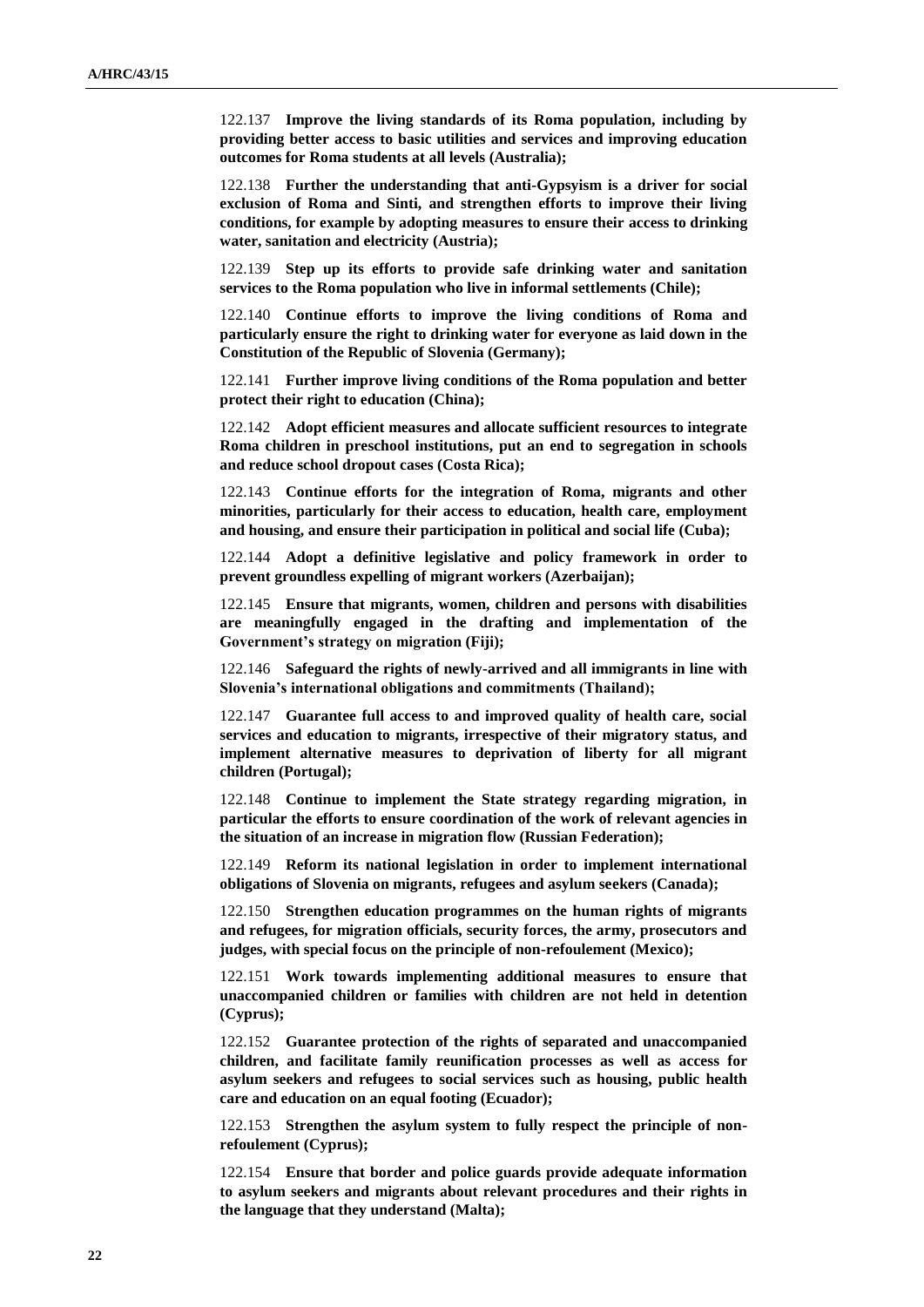122.155 **Deepen measures aimed at ensuring that "erased persons" can recover their permanent residence in an accessible and swift way by the law adopted in 2010 (Argentina);**

122.156 **Continue efforts to address effectively the "erased persons" issue (Slovakia);**

122.157 **Establish a procedure for determination and registration of stateless persons, in order to ensure protection of their human rights (Costa Rica).**

123. **All conclusions and/or recommendations contained in the present report reflect the position of the submitting State(s) and/or the State under review. They should not be construed as endorsed by the Working Group as a whole.**